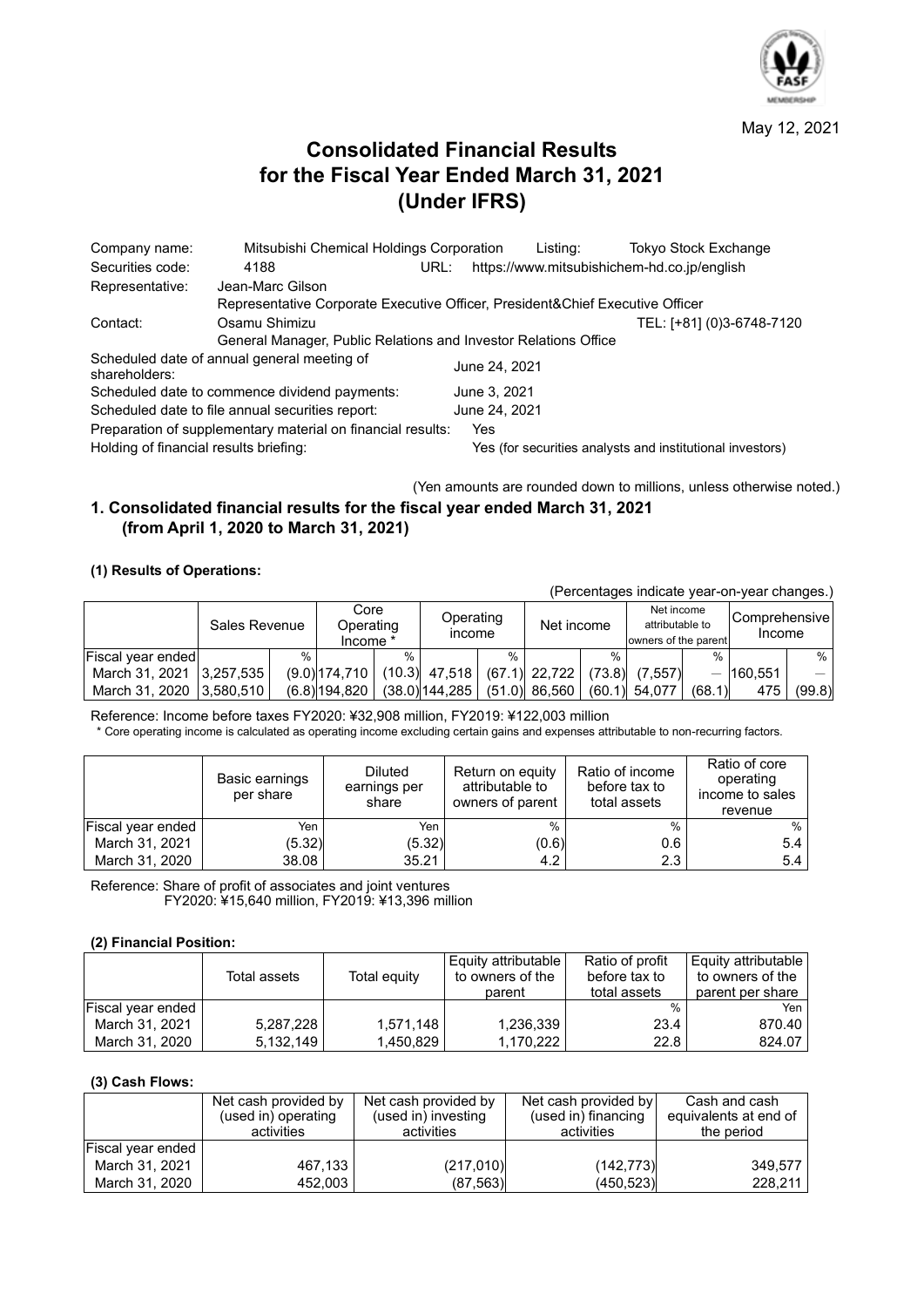## **2. Cash dividends**

|                              |                          |                           | Annual dividends per share |                    |       | Ratio of                           |                                       |                                                                                 |
|------------------------------|--------------------------|---------------------------|----------------------------|--------------------|-------|------------------------------------|---------------------------------------|---------------------------------------------------------------------------------|
|                              | First<br>quarter-<br>end | Second<br>quarter-<br>end | Third<br>quarter-<br>end   | Fiscal<br>year-end | Total | Total cash<br>dividends<br>(Total) | Payout<br>ratio<br>(Consolid<br>ated) | dividends to<br>equity attributable<br>to owners of<br>parent<br>(Consolidated) |
| Fiscal year ended            | Yen                      | Yen                       | Yen                        | Yen                | Yen   |                                    | $\%$                                  | $\%$                                                                            |
| March 31, 2020               | —                        | 20.00                     | –                          | 12.00              | 32.00 | 45.543                             | 84.0                                  | 3.6                                                                             |
| March 31, 2021               | -                        | 12.00                     |                            | 12.00              | 24.00 | 34,161                             |                                       | 2.8                                                                             |
| March 31, 2022<br>(Forecast) |                          | 12.00                     |                            | 12.00              | 24.00 | 34.162                             | 35.1                                  |                                                                                 |

## **3. Prospects for the Following Fiscal Year**

(Percentages indicate changes in comparison with the same period of the previous fiscal year)

|                         | Sales Revenue |      | Core<br>Operating<br>Income * |               | Operating<br><b>Income</b> |      | Net income          |               | Net income<br>attributable to<br>owners of the parent |      | Earnings per<br>Basic<br>share |
|-------------------------|---------------|------|-------------------------------|---------------|----------------------------|------|---------------------|---------------|-------------------------------------------------------|------|--------------------------------|
|                         |               | $\%$ |                               | $\frac{0}{0}$ |                            | $\%$ |                     | $\frac{0}{0}$ |                                                       | $\%$ | Yen                            |
| First Half of<br>FY2021 | 1.774.000     |      | 17.9 102.500                  |               | 87.6 100.500               |      | 60.500              |               | 44.000                                                |      | 30.98                          |
| FY2021                  | 3,660,000     |      | 12.4 230,000                  |               | 31.6 216,000               |      | 354.6 140.000 516.1 |               | 97.000                                                |      | 68.29                          |

Reference: Income before taxes

First Half of FY2021: ¥93,500 million, FY2021: ¥200,000 million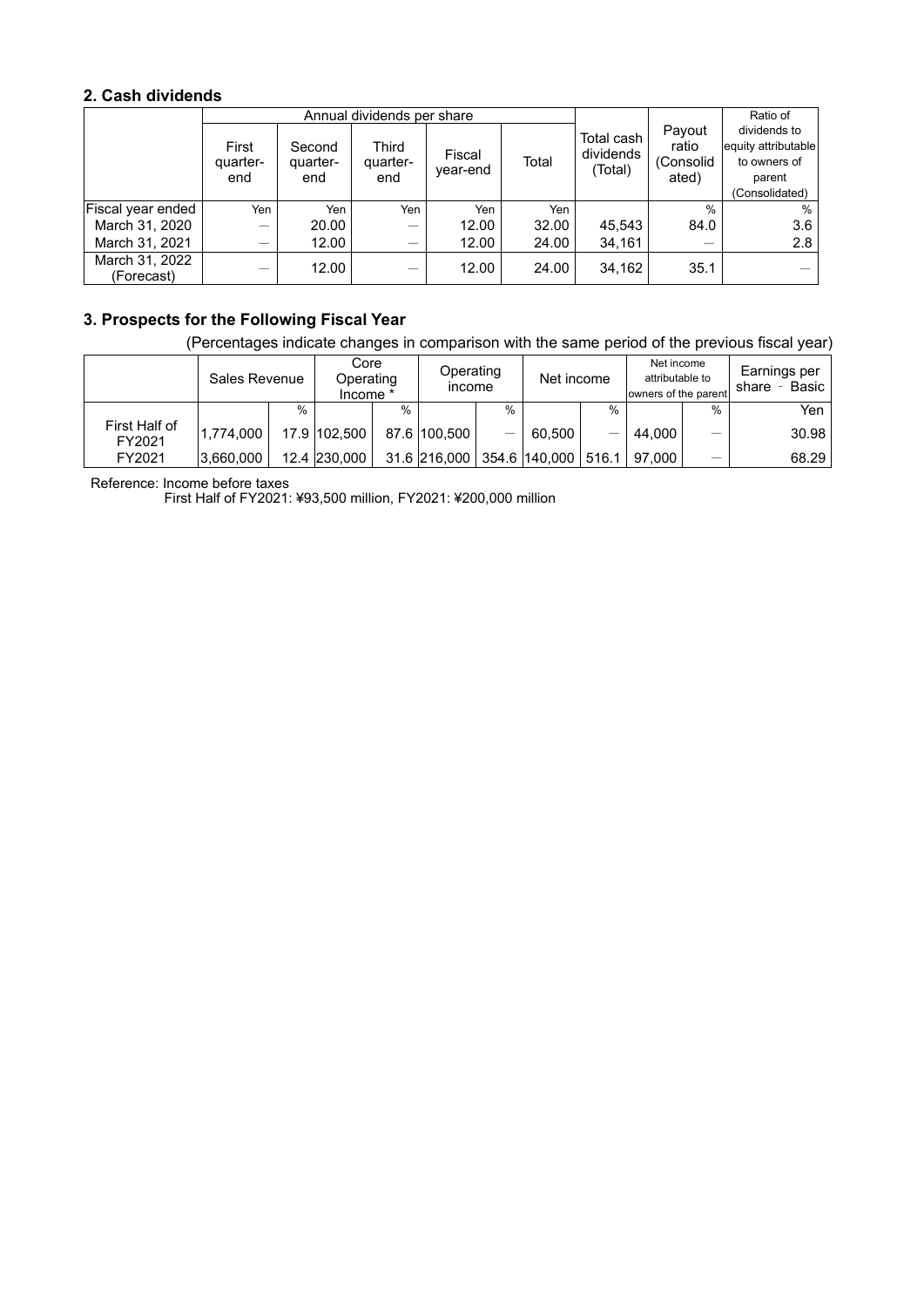#### **\* Notes**

(1) Changes in significant subsidiaries during the period : Yes

(changes in specified subsidiaries resulting in the change in scope of consolidation)

Newly included:  $-$  Excluded : 1 (Company name) MHCS Corporation

As of July 1, 2020, MHCS Corporation is excluded from the scope of consolidation due to its extinguishment following the execution of an absorption-type merger in which Qualicaps Co., Ltd. was the surviving company and MHCS Corporation was the extinguished company.

(2) Changes in accounting policies and changes in accounting estimates

- (i) Changes in accounting policies required by IFRS : None
- (ii) Changes in accounting policies due to other reasons : None
- (iii) Changes in accounting estimates : None
- 

(3) Number of issued shares (ordinary shares)

| (i) Total number of issued shares at the end<br>of the period (including treasury shares) | March<br>31,2021  | 1,506,288,107 Shares | March<br>31.2020 | 1,506,288,107 Shares |
|-------------------------------------------------------------------------------------------|-------------------|----------------------|------------------|----------------------|
| (ii) Number of treasury shares<br>at the end of the period                                | March<br>31.2021: | 85,865,812 Shares    | March<br>31.2020 | 86,230,066 Shares    |
| (iii) Average number of shares outstanding<br>during the period                           | FY2020            | 1,420,256,382 Shares | FY2019           | 1,419,981,527 Shares |

\*Mitsubishi Chemical Holdings Corporation adopted a performance-based share compensation plan that uses executive compensation Board Incentive Plan (BIP) trusts. In the calculation of basic and diluted net income per share attributable to owners of the parent / Equity attributable to owners of the parent per share, Mitsubishi Chemical Holdings Corporation stocks held by BIP trust are included in treasury shares. (Reference)

Number of Company's shares in executive compensation BIP trust: March 31, 2021 2,994,552<br>March 31, 2020 3,183,648 March 31, 2020

Disclosure regarding audit procedures

Financial results reports are exempt from audit conducted by certified public accountants or an audit corporation.

#### Proper use of earnings forecasts, and other special matters

\*The forward-looking statements are based largely on the Company's expectations and information available as of the date hereof, and are subject to risks and uncertainties which may be beyond the Company's control. Actual results could differ materially due to numerous factors. The Company's stance on forward-looking statements is described on pages [6] hereof.

\*This document has been translated from the Japanese original for reference purposes only. In the event of any discrepancy between this translated document and the Japanese original, the original shall prevail.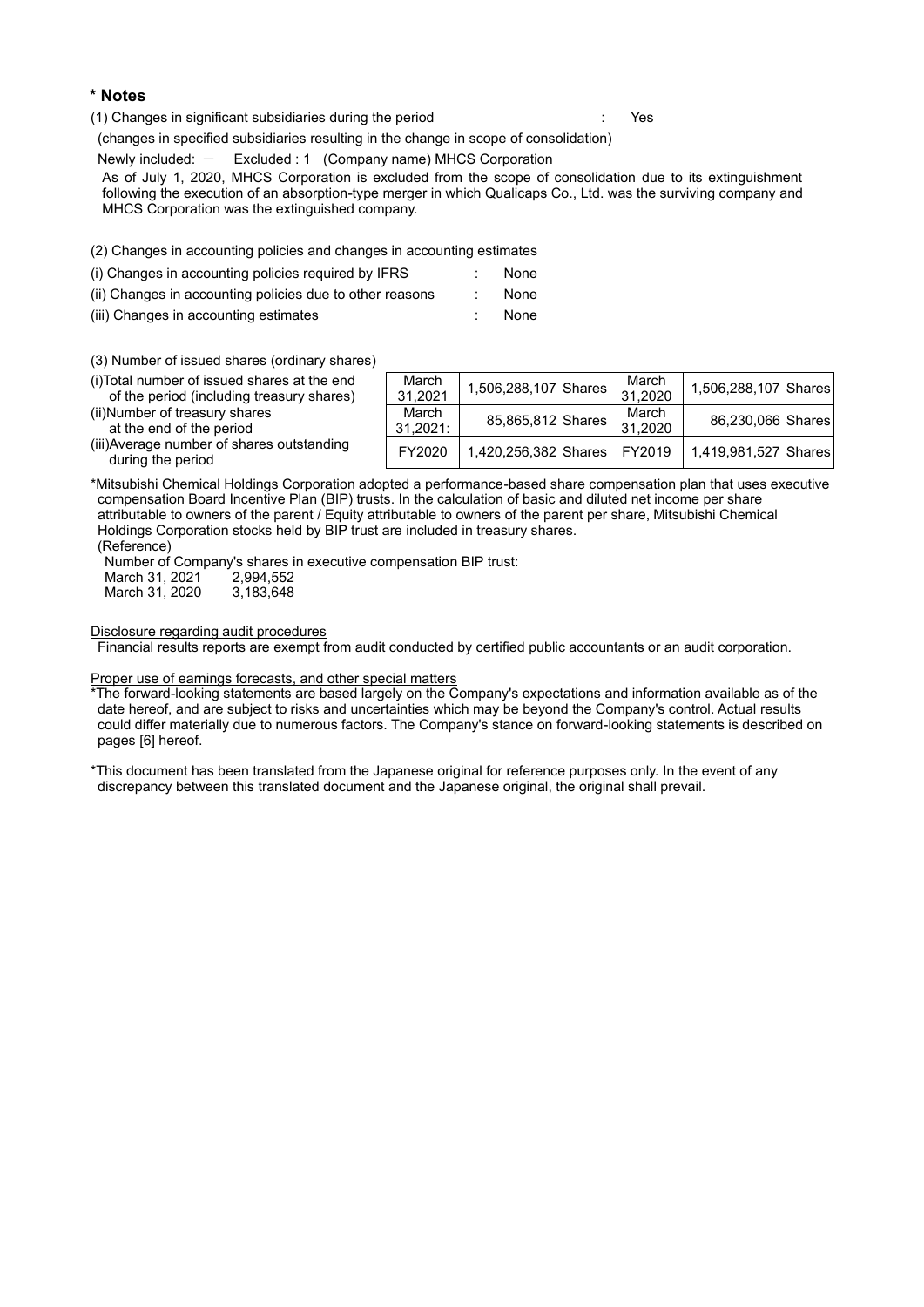## **Contents:**

|                                              | 1. Qualitative Information on Financial Results for the Term                                |    |    |
|----------------------------------------------|---------------------------------------------------------------------------------------------|----|----|
| (1) Business Performance                     |                                                                                             | Р. | 2  |
| (2) Financial Position                       |                                                                                             | Р. | 5  |
| (3) Cash Flow Analysis                       |                                                                                             | Р. | 5  |
|                                              | (4) Financial Results Forecasts for Fiscal 2021                                             | Р. | 6  |
|                                              | 2. Basic Approach to the Selection of Accounting Standards                                  | Р. | 6  |
|                                              | 3. Consolidated Financial Statements and Notes Concerning Consolidated Financial Statements |    |    |
| (1) Consolidated Statement of Profit or Loss |                                                                                             | Р. | 7  |
|                                              | (2) Consolidated Statement of Comprehensive Income                                          | Р. | 8  |
|                                              | (3) Consolidated Statement of Financial Position                                            | Р. | 9  |
|                                              | (4) Consolidated Statement of Changes in Equity                                             | P. | 11 |
| (5) Consolidated Statement of Cash Flow      |                                                                                             | Р. | 13 |
|                                              | (6) Notes to Consolidated Financial Statements                                              | Р. | 15 |
| (Segment Information)                        |                                                                                             | Р. | 15 |
| (Per Share Information)                      |                                                                                             | Р. | 18 |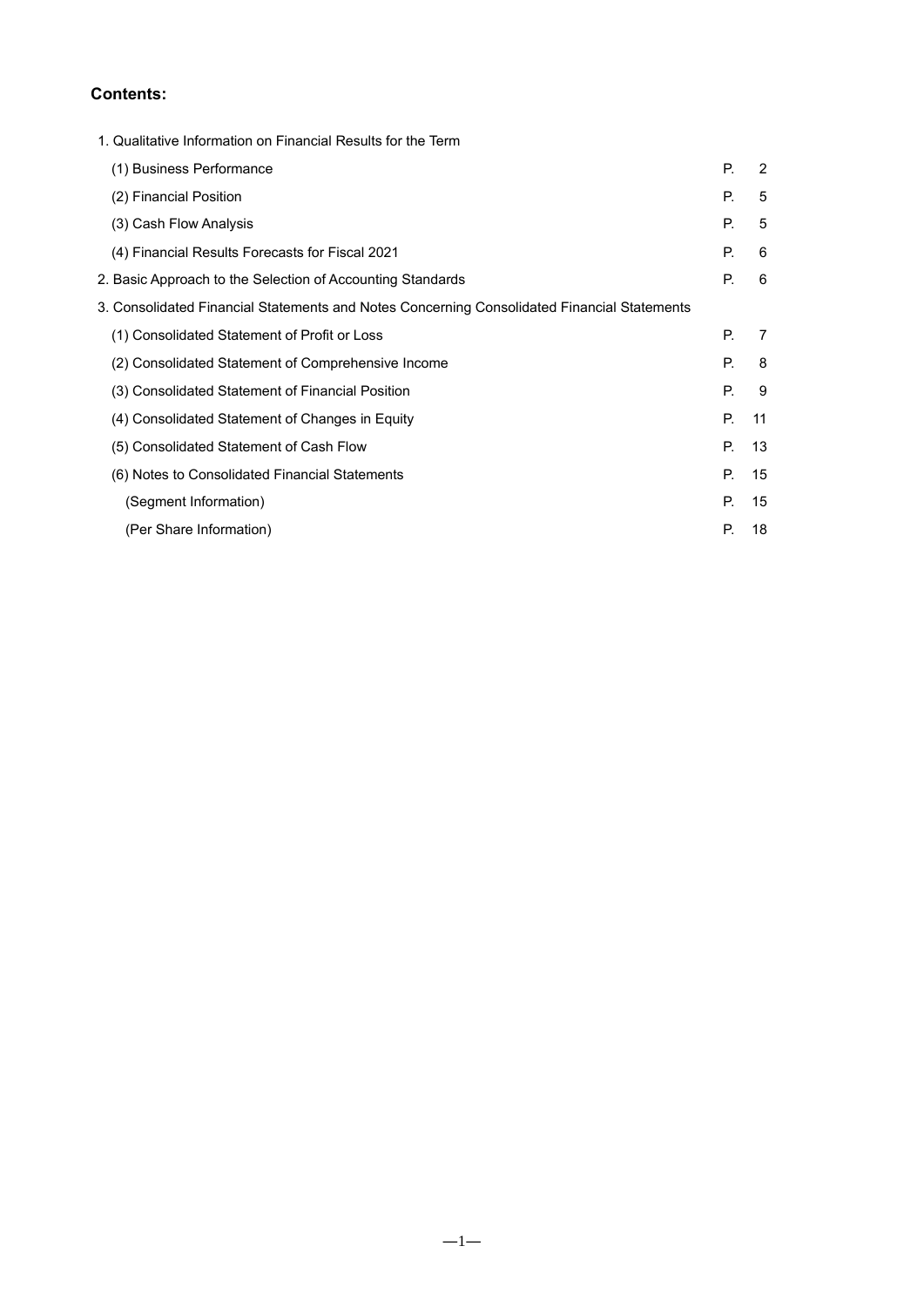## **1. Qualitative Information on Financial Results for the Term**

## **(1) Business Performance**

### **Performance Overview**

The business environment in which the Mitsubishi Chemical Holdings Group operated in fiscal 2020 (April 1, 2020, through March 31, 2021; same hereafter), was significantly impacted by the global COVID-19 pandemic. This included weak demand for automotive applications and most of the market segments we serve. The first half of the fiscal year was especially weak. In the second half, demand picked up at home and abroad along with a broad base recovery in economic activities.

It was against this backdrop that sales revenue in the consolidated fiscal year under review decreased ¥323.0 billion, or 9.0%, to ¥3,257.5 billion. As a result of a weaker turnover and tight expense control, core operating income only dropped ¥20.1 billion, or 10.3%, to ¥174.7 billion. Including a significant impairment loss related to the health care domain, operating income declined ¥96.8 billion, or 67.1%, to ¥47.5 billion. In turn, income before taxes was down ¥89.1 billion, or 73.0%, to ¥32.9 billion. Net income attributable to owners of the parent fell ¥61.7 billion, to a loss of ¥7.6 billion.

#### **Overview of Business Segments**

The overview of financial results by business segment for fiscal 2020 is shown below. Segment gains or losses are stated as core operating income, which excludes gains or losses from non-recurring factors and including losses from business withdrawals, streamlining, and other factors.

*In the following sections, all comparisons are with the previous fiscal year unless stated otherwise.*

### **Performance Products Segment, Performance Products Domain**

Sales revenue decreased ¥84.2 billion, to ¥1,033.9 billion. Core operating income totaled ¥61.3 billion, flat from the previous year.

Functional products sales revenue declined. This was despite demand picking up from the second half, and reflected lower sales volumes for automotive applications of high-performance engineering plastics and other offerings for advanced moldings and composites.

In performance chemicals, sales revenue decreased amid lower sales volumes for automobiles, including for performance polymers in advanced polymers and other offerings. Another downside sales volume factor includes the impact of scheduled maintenance and repairs for phenol-polycarbonate chain materials facilities in advanced polymers.

Core operating income in this segment was flat year-on-year. Although there was impact of lower sales volumes for automobiles, including for advanced moldings and composites, and scheduled maintenance and repairs of facilities for advanced polymers, there was an upturn in demand in the second half and rise in market prices for phenol-polycarbonate chain materials.

Major initiatives in the Performance Products segment during fiscal 2020: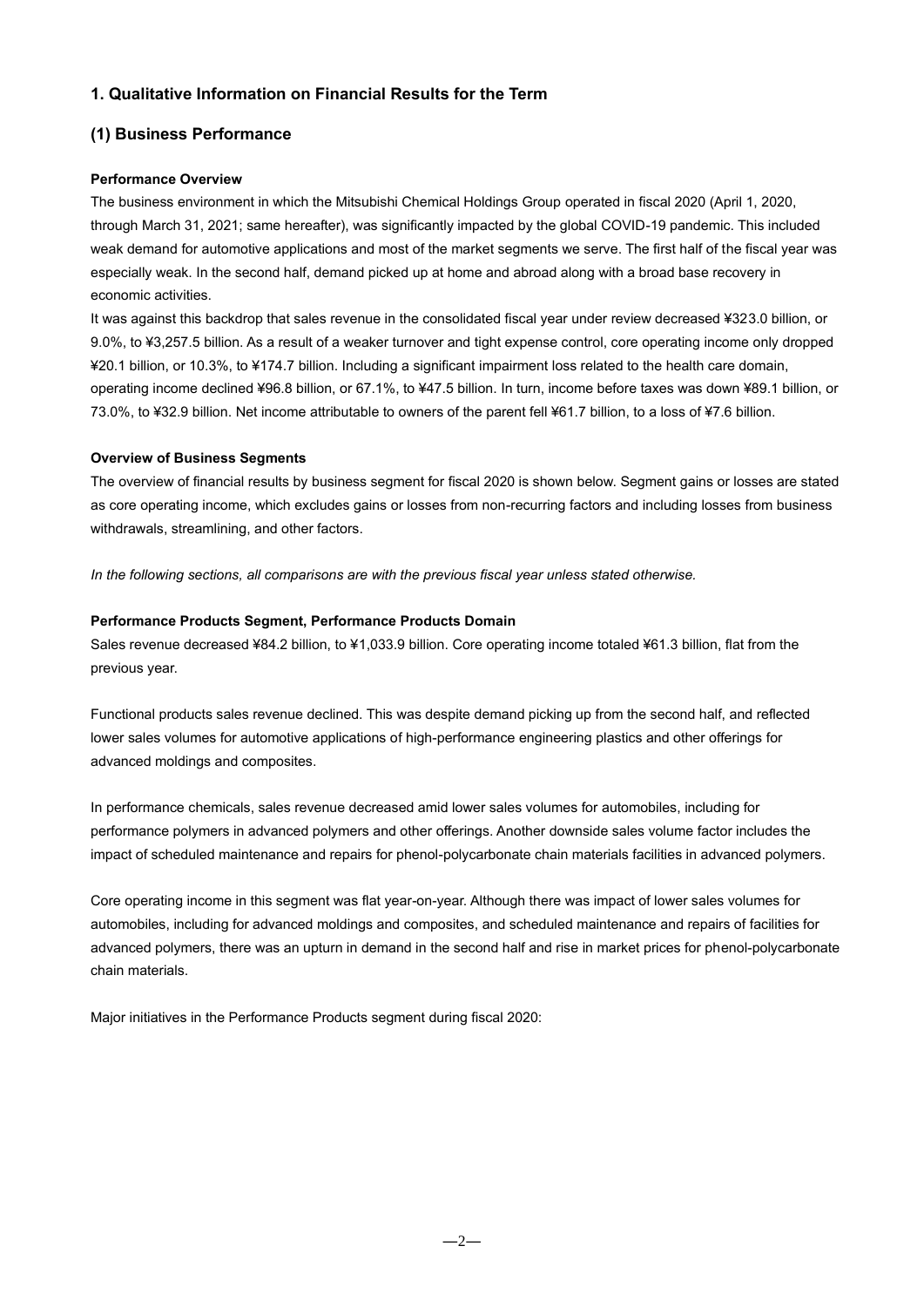- In April 2020, Mitsubishi Chemical Corporation decided to acquire Gelest, Inc., and made it a consolidated subsidiary in October. This purchase will enable Mitsubishi Chemical to broaden its customer solutions by combining its advanced technologies, business resources, and customer network with Gelest's capabilities. Gelest's key strengths include its advanced molecular design and compounding technologies in silicon compounds for contact lens materials, antimicrobials, and other materials, and the extensive use of the company's metal compounds for semiconductor precursors and other materials.
- In October 2020, Mitsubishi Chemical Corporation and Ube Industries, Ltd., established joint venture MU Ionic Solutions Corporation based on a joint incorporation-type split plan agreed in July 2020. The new entity has succeeded the electrolyte businesses of both partners, as announced in March 2020.

#### **Chemicals Segment, Industrial Materials Domain**

Sales revenue decreased ¥185.3 billion, to ¥858.2 billion. Core operating income fell ¥15.6 billion, to ¥14.2 billion.

In MMA, sales revenue declined despite improving prices in the second half in MMA monomer and other markets, as market prices trended lower than a year earlier.

In petrochemicals, sales revenue decreased. This reflected lower sales volumes due to a greater impact from scheduled maintenance and repairs at the ethylene production facility, with sales prices declining in tandem with lower raw materials costs and other factors.

In carbon products, sales revenue was down due to a decline in sales prices reflecting reduced raw materials costs and a drop in sales volumes owing to a decline in demand for coke and other offerings.

Core operating income decreased owing mainly to the downturn in MMA monomer market prices and other markets. In addition, sales volume dropped for carbon products.

Major initiatives in the Chemicals segment during fiscal 2020:

- Mitsubishi Chemical Corporation consolidated subsidiary Japan Polypropylene Corporation closed one polypropylene production line (with an annual capacity of 70,000 metric tons) at the Goi Plant in January 2021. The move was part of reforms to bolster profitability.
- In September 2020, Mitsubishi Chemical Corporation consolidated subsidiary Japan Polyethylene Corporation (JPE) decided to close one high pressure low-density polyethylene production line (with an annual capacity of 62,000 metric tons) at the Kashima Plant, effective May 2021. JPE will concentrate the production of this polyethylene at its Kawasaki Plant and discontinue the production and sale of ethylene-vinyl acetate copolymer from the plant as part of restructuring efforts.
- Mitsubishi Chemical Corporation decided to implement metallurgical coke business reforms at its Kagawa Plant to optimize production and sales systems. These efforts will include reducing the number of coke ovens from 323, to 250, and doubling export shipping facilities to two lines, the second becoming operational from the end of March 2022.
- Mitsubishi Chemical Corporation decided to end MMA monomer and MAA production (with an annual capacity of 135,000 metric tons) at the Beaumont site of Lucite International, Inc. (now Mitsubishi Chemical America Inc), its consolidated subsidiary in Texas, the United States, and closed that facility at the end of March 2021.
- Mitsubishi Chemical Corporation acquired a green field property in Geismar, Louisiana, the United States to construct a 350,000 metric ton MMA plant that would leverage its proven, proprietary new ethylene method (Alpha technology). The company looks to finalize its investment decision by the middle of 2022, making the plant operational by the end of 2025.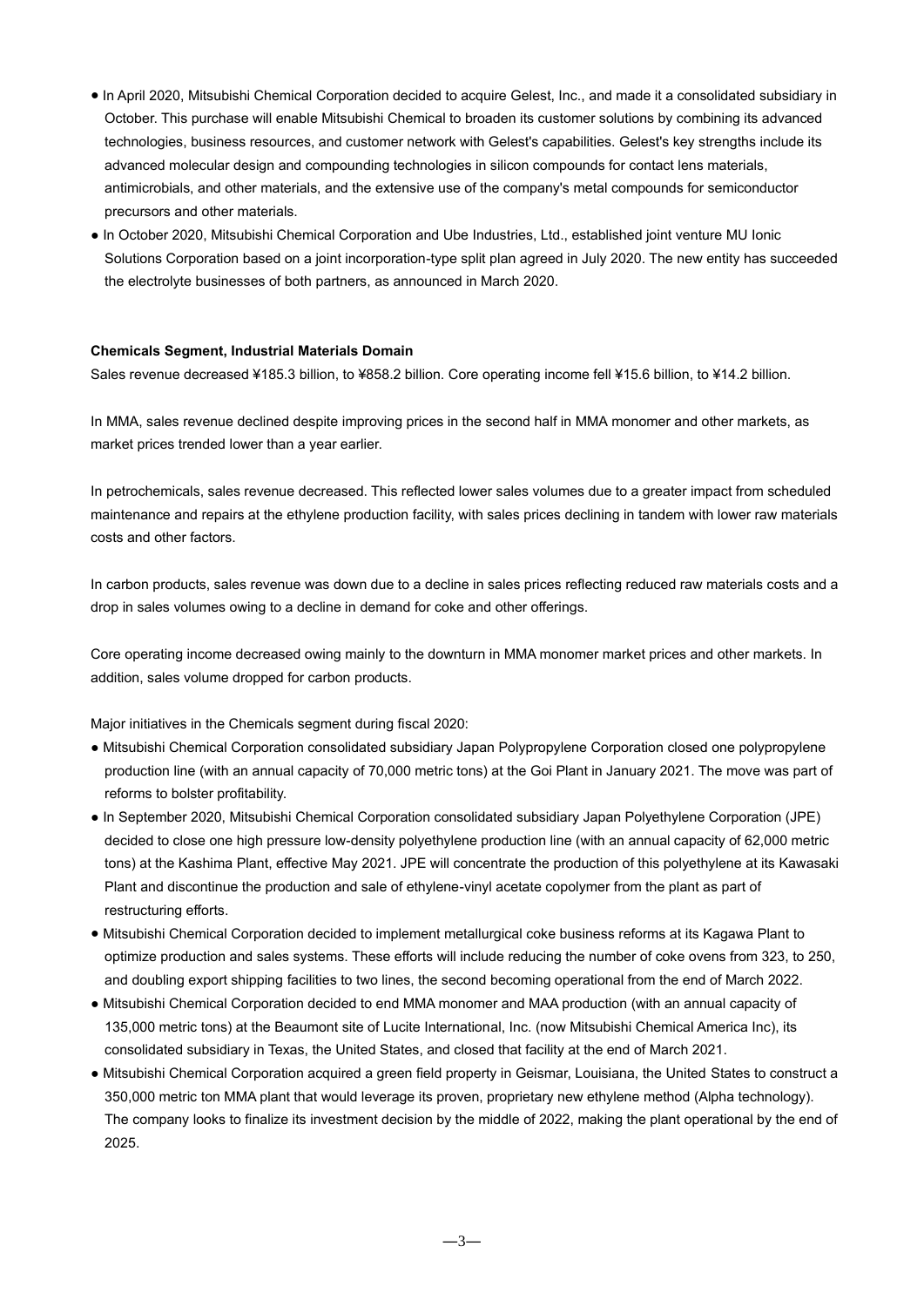#### **Industrial Gases Segment, Industrial Materials Domain**

Sales revenue decreased ¥31.5 billion, to ¥811.8 billion. Core operating income fell ¥2.9 billion, to ¥85.1 billion.

In industrial gases, sales revenue and core operating income were down amid lower domestic and overseas demand, although demand for electronics-related gases remained strong.

Major initiative in the Industrial Gases segment during fiscal 2020:

● Taiyo Nippon Sanso Corporation adopted a holding company structure and changed its tradename to Nippon Sanso Holdings Corporation on October 1, 2020. The company seeks to establish a competitive group operation framework as a global gas major.

#### **Health Care Segment, Health Care Domain**

Sales revenue decreased ¥2.5 billion, to ¥390.6 billion. Core operating income rose ¥1.4 billion, to ¥17.9 billion.

In pharmaceuticals, sales revenue was flat year-on-year. This was primarily attributable to a growth in higher sales volumes mainly for priority products, and despite impact from National Health Insurance drug price revisions in domestic ethical pharmaceuticals business. Core operating income increased owing to a decrease in sales costs and research and development expenditures mainly reflecting constrained activities in tandem with the spread of COVID-19. Note that some royalty revenue from Novartis Pharma AG for *Gilenya*, a treatment agent for multiple sclerosis, has not been recognized as sales revenue in accordance with IFRS 15 (Revenue from Contracts with Customers) due to the start of arbitration proceedings since February 2019. In the consolidated fiscal year under review, some royalty revenue was not recognized as sales revenue due to the ongoing arbitration proceedings.

Major initiative in the Health Care segment during fiscal 2020:

- In July 2020, Mitsubishi Tanabe Pharma Corporation received approval for edaravone (branded *Radicava* in the United States) as an intravenous treatment for amyotrophic lateral sclerosis in Indonesia, followed by Japan, South Korea, the United States, Canada, Switzerland, and China.
- In March 2021, Medicago Inc. (Headquarters: Quebec, Canada), a consolidated subsidiary of Mitsubishi Tanabe Pharma Corporation, embarked on the Phase 3 portion of Phase 2/3 clinical trials for its plant-derived virus-like particle (VLP) vaccine candidate (project code: MT-2766) for the prevention of COVID-19.
- In March 2021, Mitsubishi Tanabe Pharma Corporation acquired manufacturing and marketing approval in Japan for *Uplizna* for I.V. Infusion 100mg, which is a treatment for prevention of relapses of neuromyelitis optica spectrum disorder (including neuromyelitis optica).
- In January 2021, Life Science Institute, Inc. commenced clinical trials for the Muse cell-based product CL2020 for the treatment of amyotrophic lateral sclerosis (ALS) as well as acute myocardial infarction, ischemic stroke, epidermolysis bullosa and spinal cord injury.

#### **Others**

Sales revenue decreased ¥19.5 billion, to ¥163.0 billion. Core operating income increased by ¥0.4 billion, to ¥11.9 billion.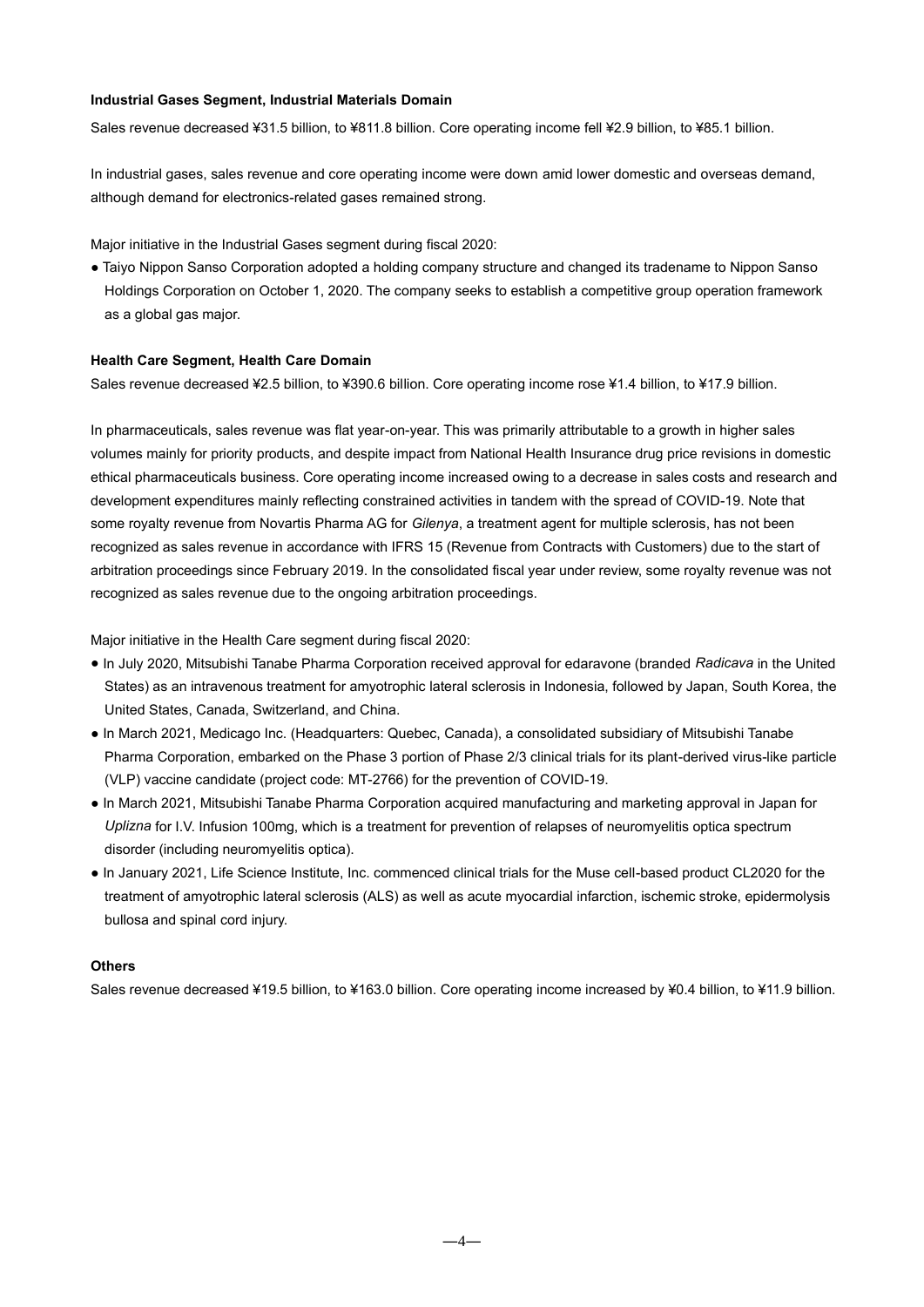## **(2) Financial Position**

Total assets at the end of fiscal 2020 were up ¥155.1 billion from a year earlier, at ¥5,287.2 billion. Although there was an impairment loss on intangible assets of NeuroDerm Ltd., this increase reflects actions to secure cash and cash equivalents to cover unexpected circumstances in view of the COVID-19 pandemic and an increase in translation of assets into yen at consolidated subsidiaries overseas, due to a depreciation in the yen's value.

Total liabilities at year-end were ¥3,716.1 billion, up ¥34.8 billion from a year earlier, mainly attributable to an increase in translation of liabilities into yen at consolidated subsidiaries in tandem with yen depreciation, and despite a decrease in trade liabilities in tandem with a decrease in purchases.

Interest-bearing debt, which included lease liabilities at year-end, was ¥2,482.4 billion, up ¥94.3 billion from a year earlier.

Total equity was ¥1,571.1 billion, up ¥120.3 billion from a year earlier. Although the Company posted a loss attributable to owners of parent, there was an increase in exchange differences on translation of foreign operations.

As a result of these factors, the ratio of equity attributable to owners of the parent was up 0.6 points, to 23.4%. The net debt-to-equity ratio was down 0.06, to 1.73.

#### Notes:

Net debt-to-equity ratio = Net interest-bearing debt  $\div$  Equity attributable to owners of the parent Net interest-bearing debt = Interest-bearing debt - (Cash and cash equivalents + Investment of surplus funds)

#### **(3) Cash Flow Analysis**

Net cash provided by operating activities was ¥467.1 billion, mainly attributable to income before taxes and depreciation expense, as well as a decrease in working capital owing primarily a drop in raw materials costs. (This was an increase of ¥15.1 billion versus a year earlier).

Net cash used in investing activities was ¥217.0 billion. This was mainly attributable to an outflow of ¥257.0 billion for the purchase of property, plant and equipment and intangible assets, albeit there was inflow from a reduction in investment of surplus funds and the sale of tangible fixed assets. (This was an increase of ¥129.4 billion versus a year earlier).

Free cash flow from operating and investing activities was ¥250.1 billion, down ¥114.3 billion versus a year earlier.

Net cash used in financing activities was ¥142.8 billion, mainly attributable to fund spending of ¥95.4 billion to acquire shares in Mitsubishi Tanabe Pharma Corporation and ¥45.1 billion in expenditures for dividend payments. (This was a decrease of ¥307.7 billion from a year earlier.)

As a result of these factors, cash and cash equivalents at the end of the period were ¥349.6 billion. (This was an increase of ¥121.4 billion from a year earlier. )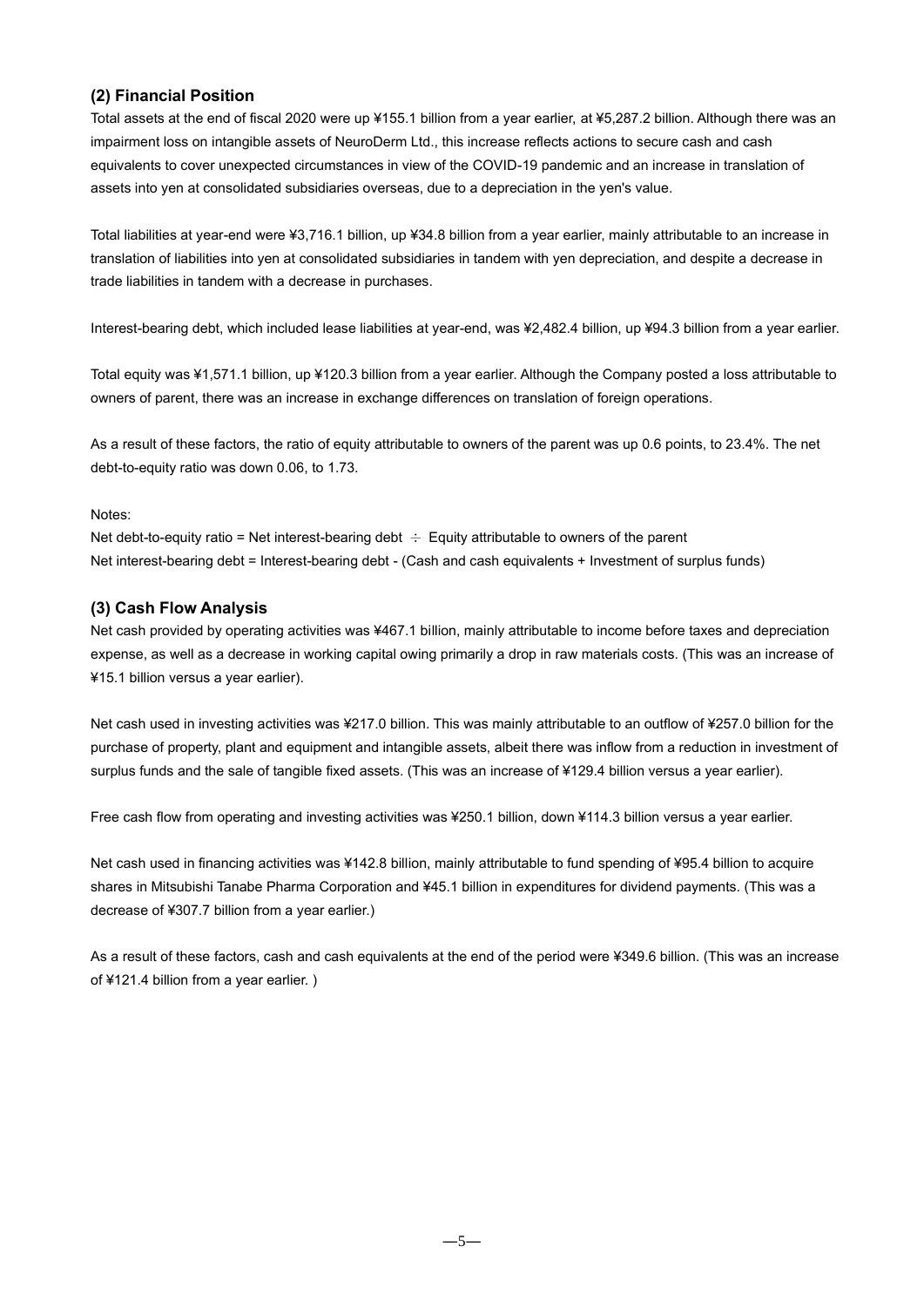## **(4) Financial Results Forecasts for Fiscal 2021**

In the business environment in which the MCHC Group operates, moderate improvement is anticipated as various countries boost their level of social and economic activities despite the need to pay close attention to risk of a resurgence in the spread of COVID-19.

Amid this backdrop, the Group expects ongoing strong market trends for some products in the Chemicals segment, continued demand for automotive applications in the Performance Products Domain, and continued demand in Industrial Gases. In addition, in the Health Care Segment, the Company plans to push forward with development ahead of the commercialization in Canada of the COVID-19 vaccine in 2021.

The Company accordingly looks for ¥3,660.0 billion in sales revenue for fiscal 2021. Other key projections for the year are ¥230.0 billion in core operating income, ¥216.0 billion in operating income, ¥200.0 billion in income before taxes, ¥140.0 billion in net income, and ¥97.0 billion in net income attributable to owners of the parent.

## **2. Basic Approach to the Selection of Accounting Standards**

The company has voluntarily applied IFRS from the fiscal year ended March 31, 2017 for its consolidated financial statements for the purpose of enhancing its reporting's international comparability and unifying accounting treatment within the Group.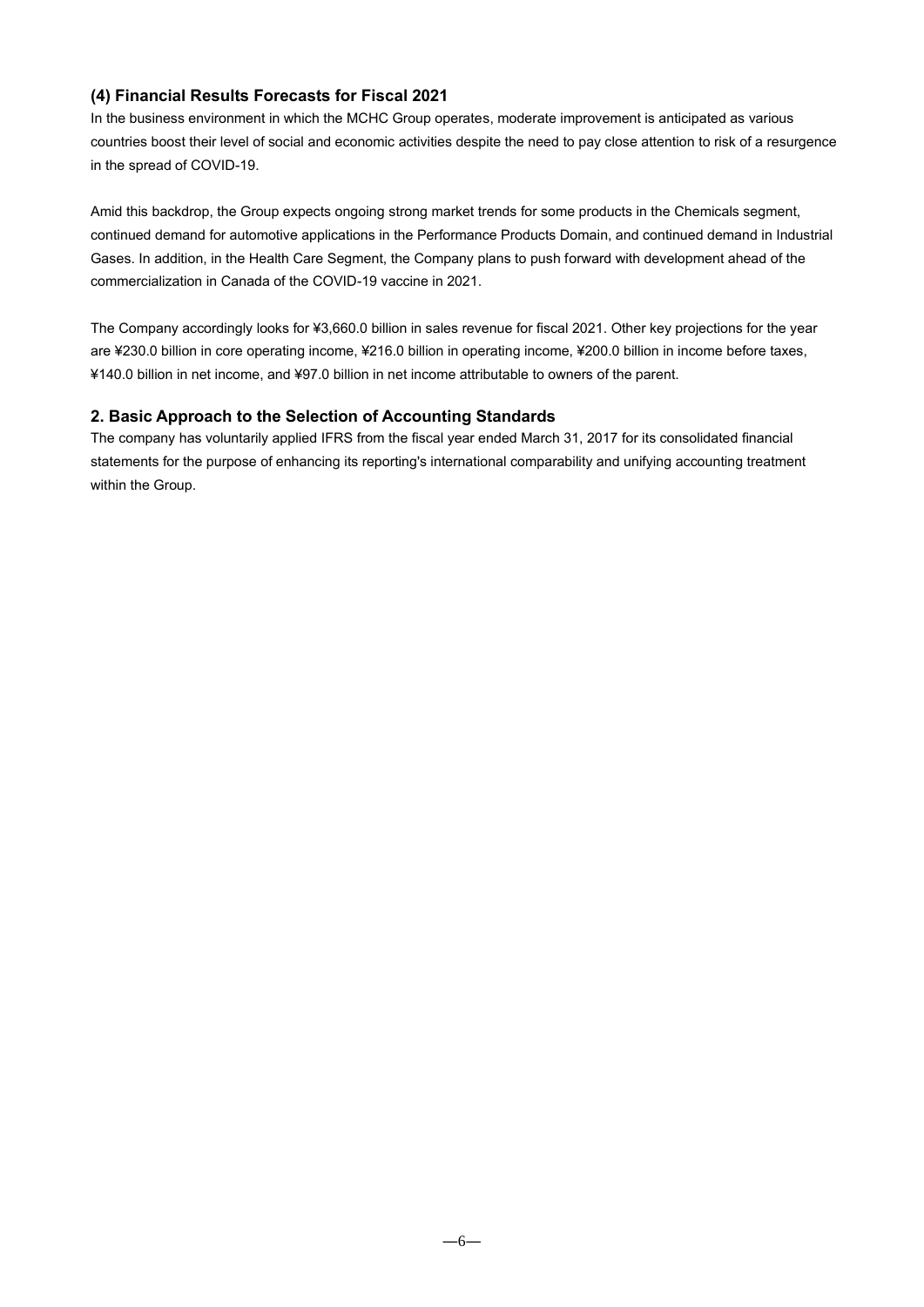## **3. Consolidated Financial Statements and Notes Concerning Consolidated Financial Statements**

## **(1) Consolidated Statement of Profit or Loss**

Fiscal year ended March 31, 2020 and 2021

|                                                  |                                     | (Millions of yen)                   |
|--------------------------------------------------|-------------------------------------|-------------------------------------|
|                                                  | Fiscal year ended<br>March 31, 2020 | Fiscal year ended<br>March 31, 2021 |
| <b>Continuing operations</b>                     |                                     |                                     |
| Sales revenue                                    | 3,580,510                           | 3,257,535                           |
| Cost of sales                                    | (2, 593, 247)                       | (2,331,286)                         |
| Gross profit                                     | 987,263                             | 926,249                             |
| Selling, general and administrative expenses     | (800, 572)                          | (752, 693)                          |
| Other operating income                           | 27,571                              | 30,713                              |
| Other operating expenses                         | (83, 373)                           | (172, 391)                          |
| Share of profit of associates and joint ventures | 13,396                              | 15,640                              |
| Operating income                                 | 144,285                             | 47,518                              |
| Financial income                                 | 7,206                               | 8,252                               |
| Financial expenses                               | (29, 488)                           | (22, 862)                           |
| Income before taxes                              | 122,003                             | 32,908                              |
| Income taxes                                     | (52, 335)                           | (10, 186)                           |
| Net income from continuing operations            | 69,668                              | 22,722                              |
| <b>Discontinued operations</b>                   |                                     |                                     |
| Net income from discontinued operations          | 16,892                              |                                     |
| Net income                                       | 86,560                              | 22,722                              |
| Net income (loss) attributable to                |                                     |                                     |
| Owners of the parent                             | 54,077                              | (7, 557)                            |
| Non-controlling interests                        | 32,483                              | 30,279                              |
| Net income                                       | 86,560                              | 22,722                              |
| Earnings per share                               |                                     |                                     |
| Basic (Yen)                                      |                                     |                                     |
| Continuing operations                            | 26.19                               | (5.32)                              |
| Discontinued operations                          | 11.89                               |                                     |
| Total                                            | 38.08                               | (5.32)                              |
| Diluted (Yen)                                    |                                     |                                     |
| Continuing operations                            | 24.27                               | (5.32)                              |
| Discontinued operations                          | 10.94                               |                                     |
| Total                                            | 35.21                               | (5.32)                              |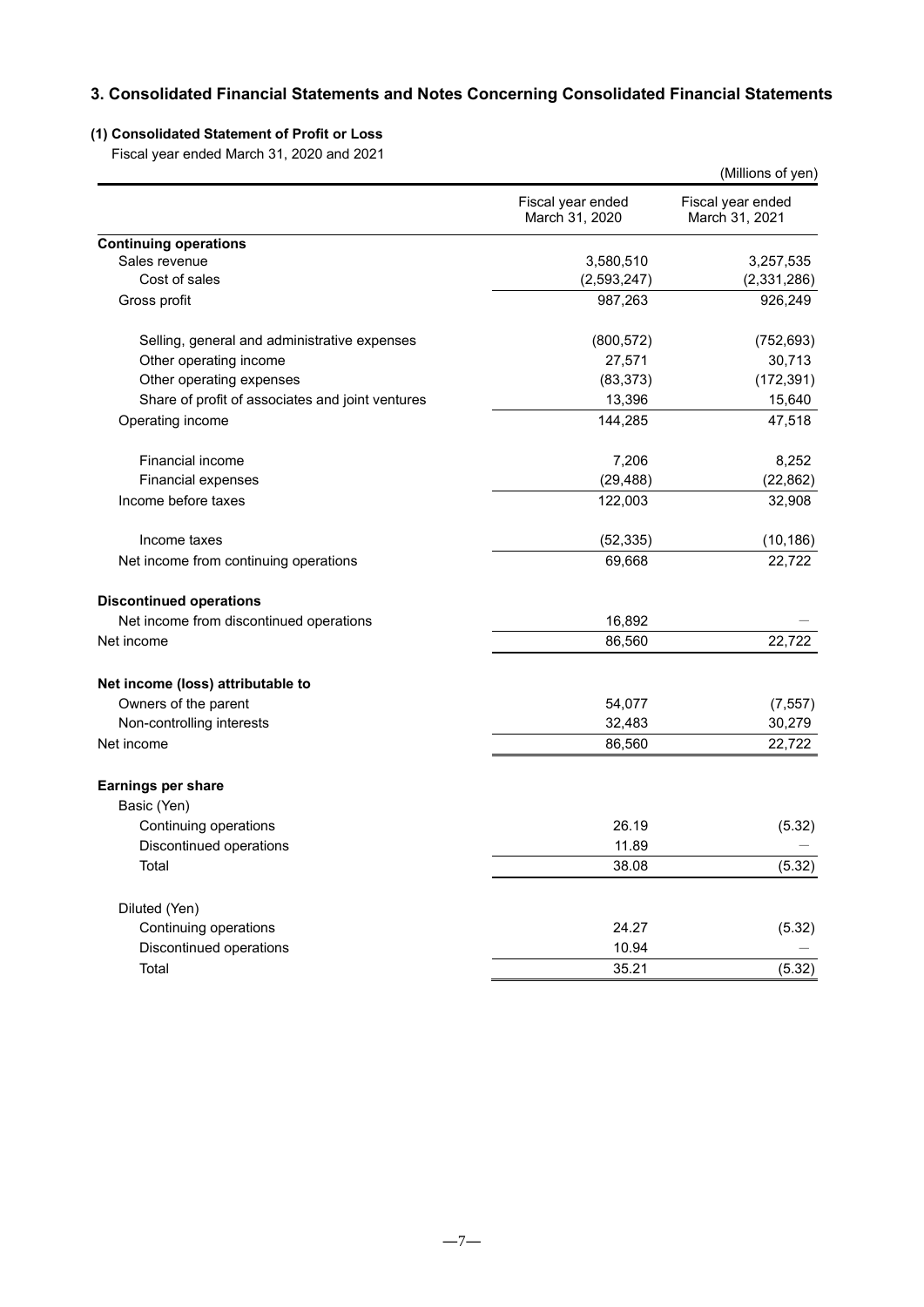## **(2) Consolidated Statement of Comprehensive Income**

Fiscal year ended March 31, 2020 and 2021

| Fiscal year ended March 31, 2020 and 2021                                                                     |                                     | (Millions of yen)                   |
|---------------------------------------------------------------------------------------------------------------|-------------------------------------|-------------------------------------|
|                                                                                                               | Fiscal year ended<br>March 31, 2020 | Fiscal year ended<br>March 31, 2021 |
| Net income                                                                                                    | 86,560                              | 22,722                              |
| Other comprehensive income                                                                                    |                                     |                                     |
| Items that will not be reclassified to profit or loss                                                         |                                     |                                     |
| Net gain (loss) on revaluation of<br>financial assets measured at fair value                                  | (15, 912)                           | 26,675                              |
| Remeasurements of defined benefit plans                                                                       | (735)                               | 26,817                              |
| Share of other comprehensive income<br>(loss) of associates and joint ventures for<br>using the equity method | (183)                               | (191)                               |
| Total items that will not be reclassified<br>to profit or loss                                                | (16, 830)                           | 53,301                              |
| Items that may be subsequently reclassified<br>to profit or loss<br>Exchange differences on translation of    |                                     |                                     |
| foreign operations                                                                                            | (63, 517)                           | 81,019                              |
| Net gain (loss) on derivatives designated<br>as cash flow hedges                                              | 36                                  | 180                                 |
| Share of other comprehensive income(loss)<br>of associates and joint ventures for using<br>the equity method  | (5,774)                             | 3,329                               |
| Total items that may be subsequently reclassified<br>to profit or loss                                        | (69, 255)                           | 84,528                              |
| Total other comprehensive income (net of tax)                                                                 | (86,085)                            | 137,829                             |
| Total comprehensive income                                                                                    | 475                                 | 160,551                             |
| Total comprehensive income attributable to                                                                    |                                     |                                     |
| Owners of the parent                                                                                          | (6,664)                             | 97,068                              |
| Non-controlling interests                                                                                     | 7,139                               | 63,483                              |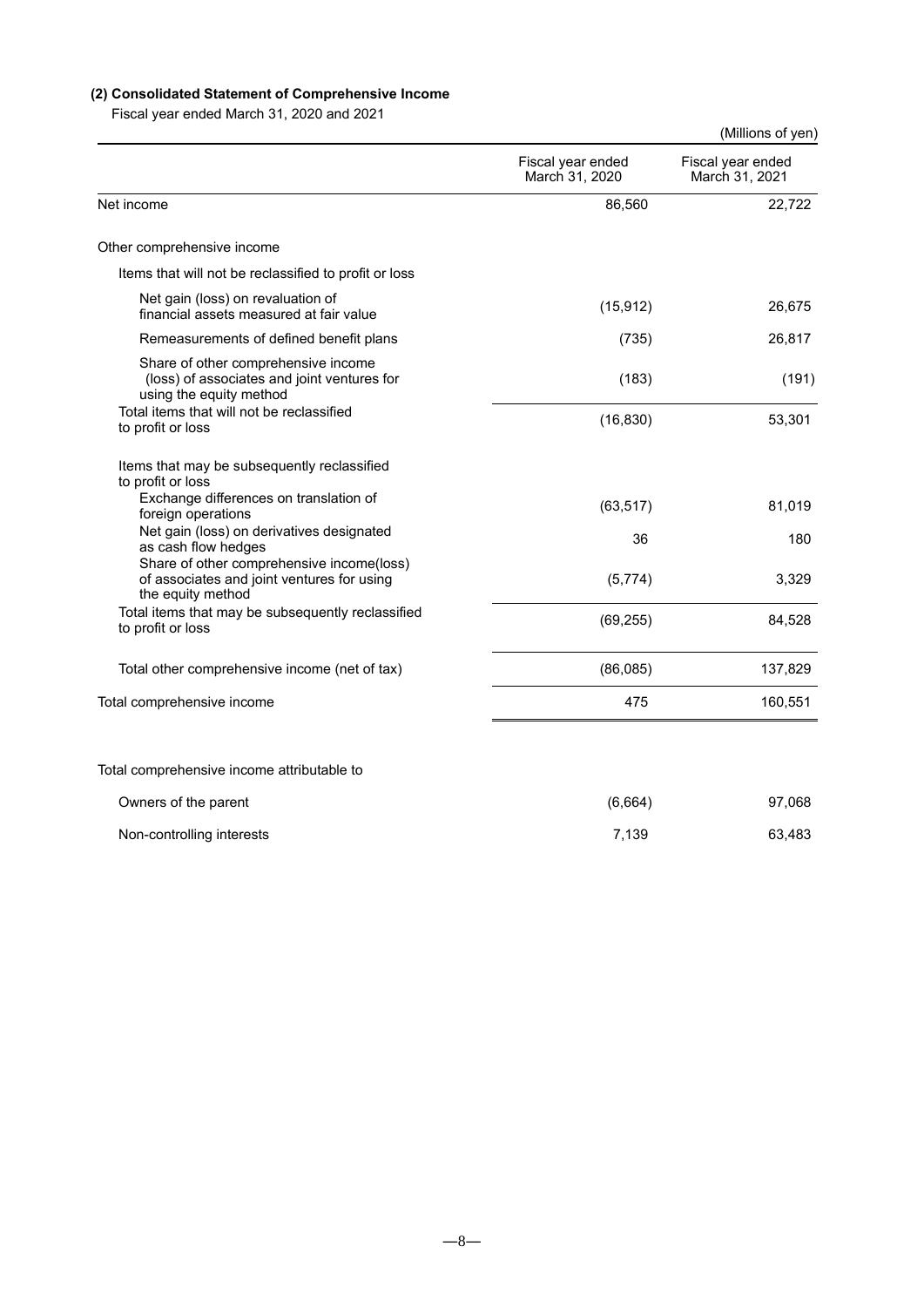## **(3) Consolidated Statement of Financial Position**

|                                                   |                | (Millions of yen) |
|---------------------------------------------------|----------------|-------------------|
|                                                   | March 31, 2020 | March 31, 2021    |
| Assets                                            |                |                   |
| Current assets                                    |                |                   |
| Cash and cash equivalents                         | 228,211        | 349,577           |
| Trade receivables                                 | 698,516        | 716,392           |
| Inventories                                       | 606.505        | 576,473           |
| Other financial assets                            | 117,628        | 47,818            |
| Other current assets                              | 90,140         | 83,462            |
| Subtotal                                          | 1,741,000      | 1,773,722         |
| Assets held for sale                              | 8,281          | 23,812            |
| Total current assets                              | 1,749,281      | 1,797,534         |
| Non-current assets                                |                |                   |
| Property, plant and equipment                     | 1,742,216      | 1,813,838         |
| Goodwill                                          | 616,769        | 671,889           |
| Intangible assets                                 | 510,575        | 455,317           |
| Investments accounted for using the equity method | 169,958        | 162,042           |
| Other financial assets                            | 226,488        | 251,211           |
| Other non-current assets                          | 42,813         | 68,051            |
| Deferred tax assets                               | 74,049         | 67,346            |
| Total non-current assets                          | 3,382,868      | 3,489,694         |
| <b>Total assets</b>                               | 5,132,149      | 5,287,228         |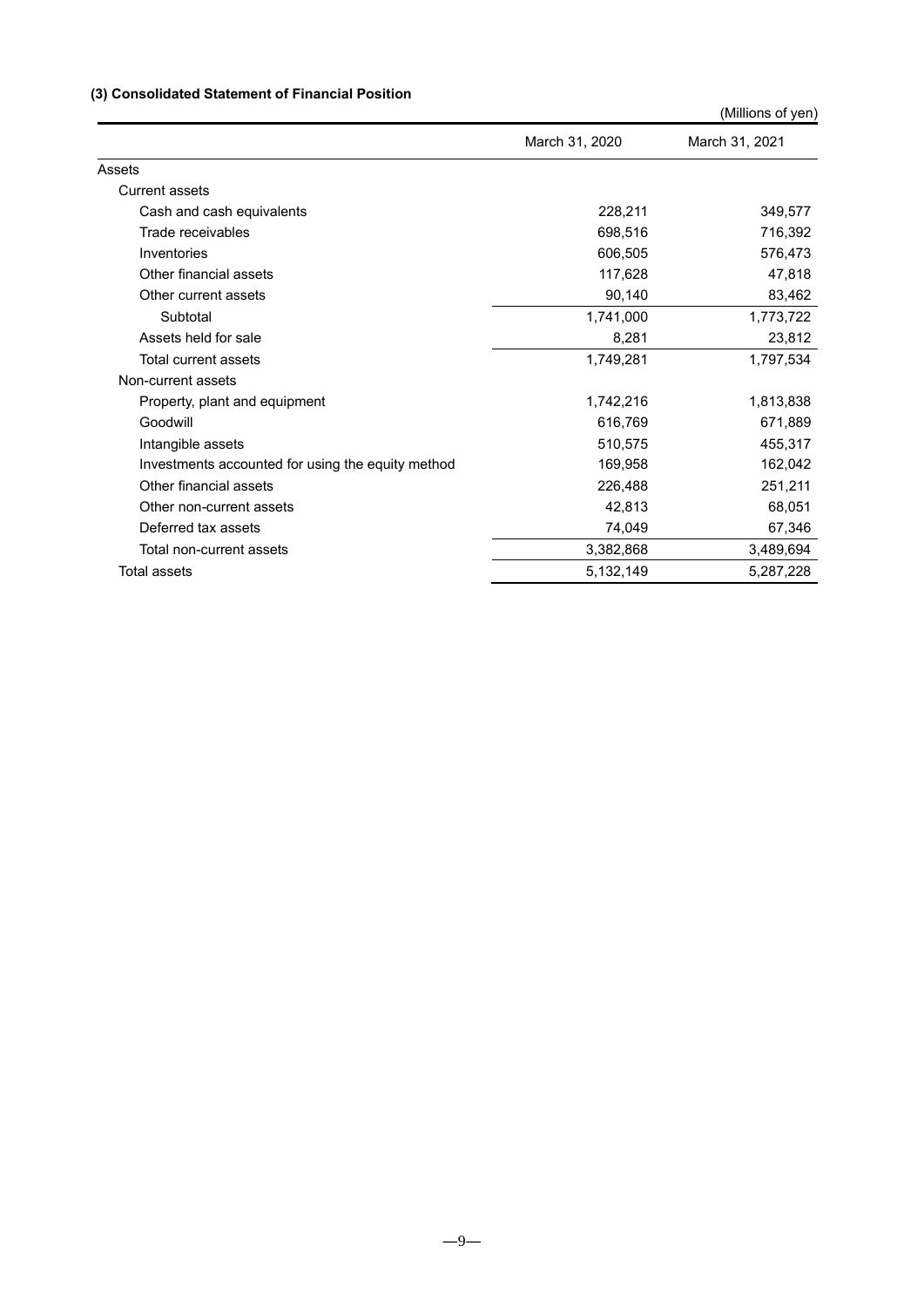|                                                           |                | (Millions of yen) |
|-----------------------------------------------------------|----------------|-------------------|
|                                                           | March 31, 2020 | March 31, 2021    |
| Liabilities                                               |                |                   |
| <b>Current liabilities</b>                                |                |                   |
| Trade payables                                            | 398,061        | 382,272           |
| Bonds and borrowings                                      | 727,307        | 653,475           |
| Income tax payable                                        | 19,287         | 22,283            |
| Other financial liabilities                               | 359,540        | 272,341           |
| Provisions                                                | 7,968          | 11,690            |
| Other current liabilities                                 | 122,575        | 147,911           |
| Subtotal                                                  | 1,634,738      | 1,489,972         |
| Liabilities directly associated with assets held for sale | 1,761          | 2,534             |
| <b>Total current liabilities</b>                          | 1,636,499      | 1,492,506         |
| Non-current liabilities                                   |                |                   |
| Bonds and borrowings                                      | 1,555,947      | 1,696,029         |
| Other financial liabilities                               | 88,533         | 118,300           |
| Retirement benefit liabilities                            | 125,611        | 112,272           |
| Provisions                                                | 31,893         | 27,398            |
| Other non-current liabilities                             | 80,840         | 113,730           |
| Deferred tax liabilities                                  | 161,997        | 155,845           |
| Total non-current liabilities                             | 2,044,821      | 2,223,574         |
| <b>Total liabilities</b>                                  | 3,681,320      | 3,716,080         |
| Equity                                                    |                |                   |
| Common stock                                              | 50,000         | 50,000            |
| Additional paid-in capital                                | 176,715        | 179,716           |
| Treasury stock                                            | (63, 485)      | (63, 244)         |
| Retained earnings                                         | 1,071,260      | 1,060,069         |
| Other components of equity                                | (64, 268)      | 9,798             |
| Equity attributable to owners of the parent               | 1,170,222      | 1,236,339         |
| Non-controlling interests                                 | 280,607        | 334,809           |
| Total equity                                              | 1,450,829      | 1,571,148         |
| Total liabilities and equity                              | 5,132,149      | 5,287,228         |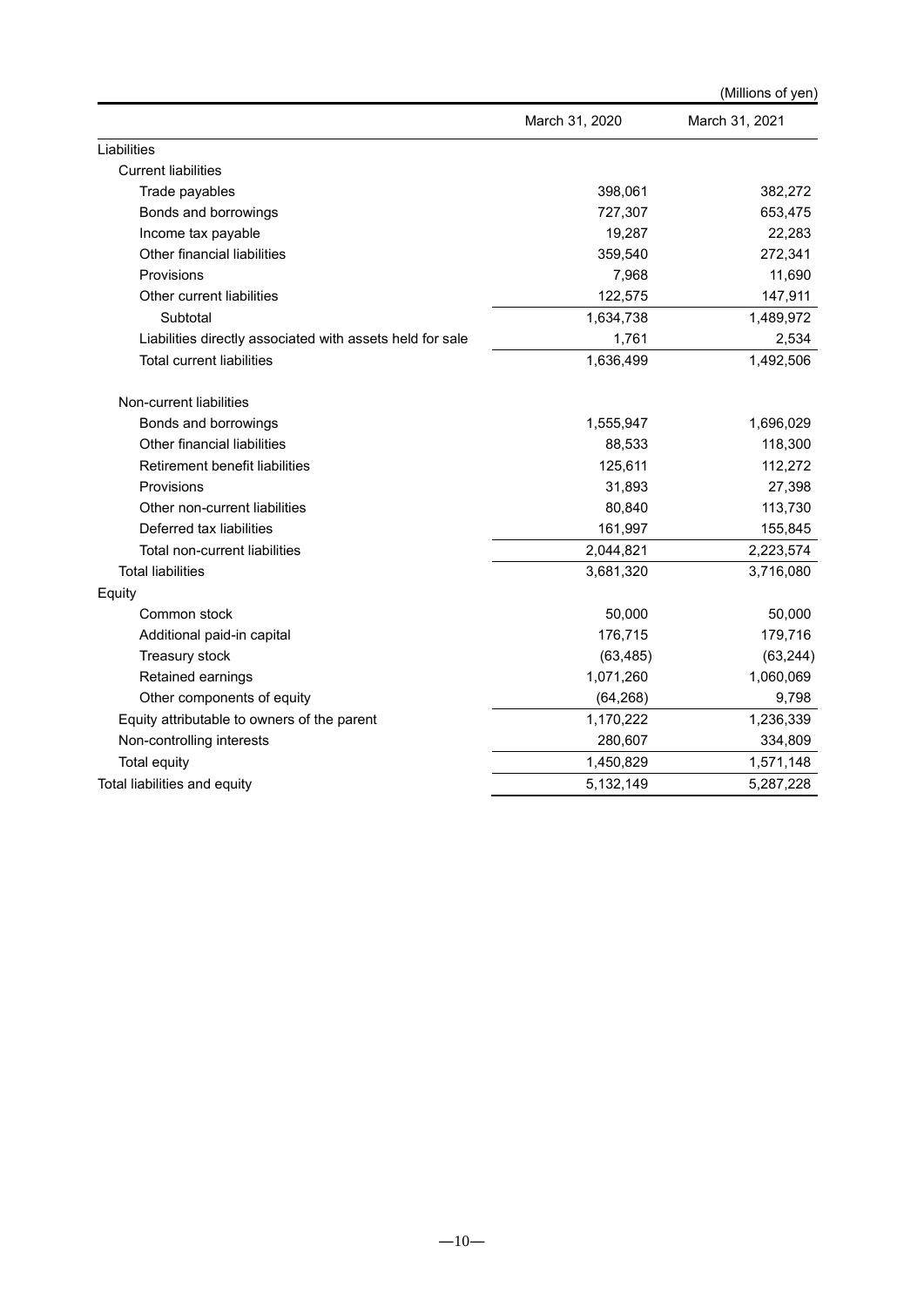#### **(4) Consolidated Statement of Changes in Equity**

Fiscal year ended March 31, 2020

| Fiscal year ended March 31, 2020                                 |                 |                                  |                   | (Millions of yen)    |
|------------------------------------------------------------------|-----------------|----------------------------------|-------------------|----------------------|
|                                                                  | Common<br>stock | Additional<br>paid-in<br>capital | Treasury<br>stock | Retained<br>earnings |
| Balance at April 1, 2019                                         | 50,000          | 321,477                          | (63, 560)         | 1,073,873            |
| Net income (loss)                                                |                 |                                  |                   | 54,077               |
| Other comprehensive income                                       |                 |                                  |                   |                      |
| Total comprehensive income                                       |                 |                                  |                   | 54,077               |
| Purchase of treasury stock                                       |                 |                                  | (27)              |                      |
| Disposal of treasury stock                                       |                 | (100)                            | 102               |                      |
| Cash dividends                                                   |                 |                                  |                   | (56, 804)            |
| Share-based payment transactions                                 |                 | 194                              |                   |                      |
| Share-based payment transactions of<br>subsidiaries              |                 |                                  |                   |                      |
| Changes in interests in subsidiaries                             |                 | (146, 638)                       |                   |                      |
| Business combinations or business<br>divestitures                |                 | 1,782                            |                   |                      |
| Changes in scope of consolidation                                |                 |                                  |                   | 430                  |
| Transfer from other components<br>of equity to retained earnings |                 |                                  |                   | (316)                |
| Total transactions with owners                                   |                 | (144, 762)                       | 75                | (56, 690)            |
| Balance at March 31, 2020                                        | 50,000          | 176,715                          | (63, 485)         | 1,071,260            |

### Other components of equity

|                                                                  | Net gain<br>(loss) on<br>revaluation<br>of financial<br>assets<br>measured<br>at fair value | Remeasure-<br>ments of<br>defined<br>benefit<br>plans | Exchange<br>differences<br>on<br>translation<br>of foreign<br>operations | Net gain<br>(loss) on<br>derivatives<br>designated<br>as cash flow<br>hedges | Total             | Equity<br>attributable<br>to owners of<br>the parent | Non-<br>controlling<br>interests | Total<br>equity |
|------------------------------------------------------------------|---------------------------------------------------------------------------------------------|-------------------------------------------------------|--------------------------------------------------------------------------|------------------------------------------------------------------------------|-------------------|------------------------------------------------------|----------------------------------|-----------------|
| Balance at April 1, 2019                                         | 51,500                                                                                      |                                                       | (55, 530)                                                                | 187                                                                          | (3,843)           | 1,377,947                                            | 647,907                          | 2,025,854       |
| Net income (loss)                                                |                                                                                             |                                                       |                                                                          |                                                                              |                   | 54,077                                               | 32,483                           | 86,560          |
| Other comprehensive income                                       | (11, 737)                                                                                   | (1,744)                                               | (47, 243)                                                                | (17)                                                                         | (60, 741)         | (60, 741)                                            | (25, 344)                        | (86,085)        |
| Total comprehensive income                                       | (11, 737)                                                                                   | (1,744)                                               | (47, 243)                                                                | (17)                                                                         | (60, 741)         | (6,664)                                              | 7,139                            | 475             |
| Purchase of treasury stock                                       |                                                                                             |                                                       |                                                                          |                                                                              |                   | (27)                                                 |                                  | (27)            |
| Disposal of treasury stock                                       |                                                                                             |                                                       |                                                                          |                                                                              |                   | $\overline{2}$                                       |                                  | $\overline{2}$  |
| Cash dividends                                                   |                                                                                             |                                                       |                                                                          |                                                                              | -                 | (56, 804)                                            | (31, 111)                        | (87, 915)       |
| Share-based payment transactions                                 |                                                                                             |                                                       |                                                                          |                                                                              |                   | 194                                                  |                                  | 194             |
| Share-based payment transactions of<br>subsidiaries              |                                                                                             |                                                       |                                                                          |                                                                              |                   |                                                      | (14)                             | (14)            |
| Changes in interests in subsidiaries                             |                                                                                             |                                                       |                                                                          |                                                                              | $\qquad \qquad -$ | (146, 638)                                           | (347, 666)                       | (494, 304)      |
| Business combinations or business<br>divestitures                |                                                                                             |                                                       |                                                                          |                                                                              |                   | 1,782                                                | 3,737                            | 5,519           |
| Changes in scope of consolidation                                |                                                                                             |                                                       |                                                                          |                                                                              |                   | 430                                                  | 615                              | 1,045           |
| Transfer from other components<br>of equity to retained earnings | (1, 428)                                                                                    | 1,744                                                 |                                                                          |                                                                              | 316               |                                                      |                                  |                 |
| Total transactions with owners                                   | (1, 428)                                                                                    | 1,744                                                 |                                                                          |                                                                              | 316               | (201,061)                                            | (374, 439)                       | (575, 500)      |
| Balance at March 31, 2020                                        | 38,335                                                                                      |                                                       | (102, 773)                                                               | 170                                                                          | (64, 268)         | 1,170,222                                            | 280,607                          | 1,450,829       |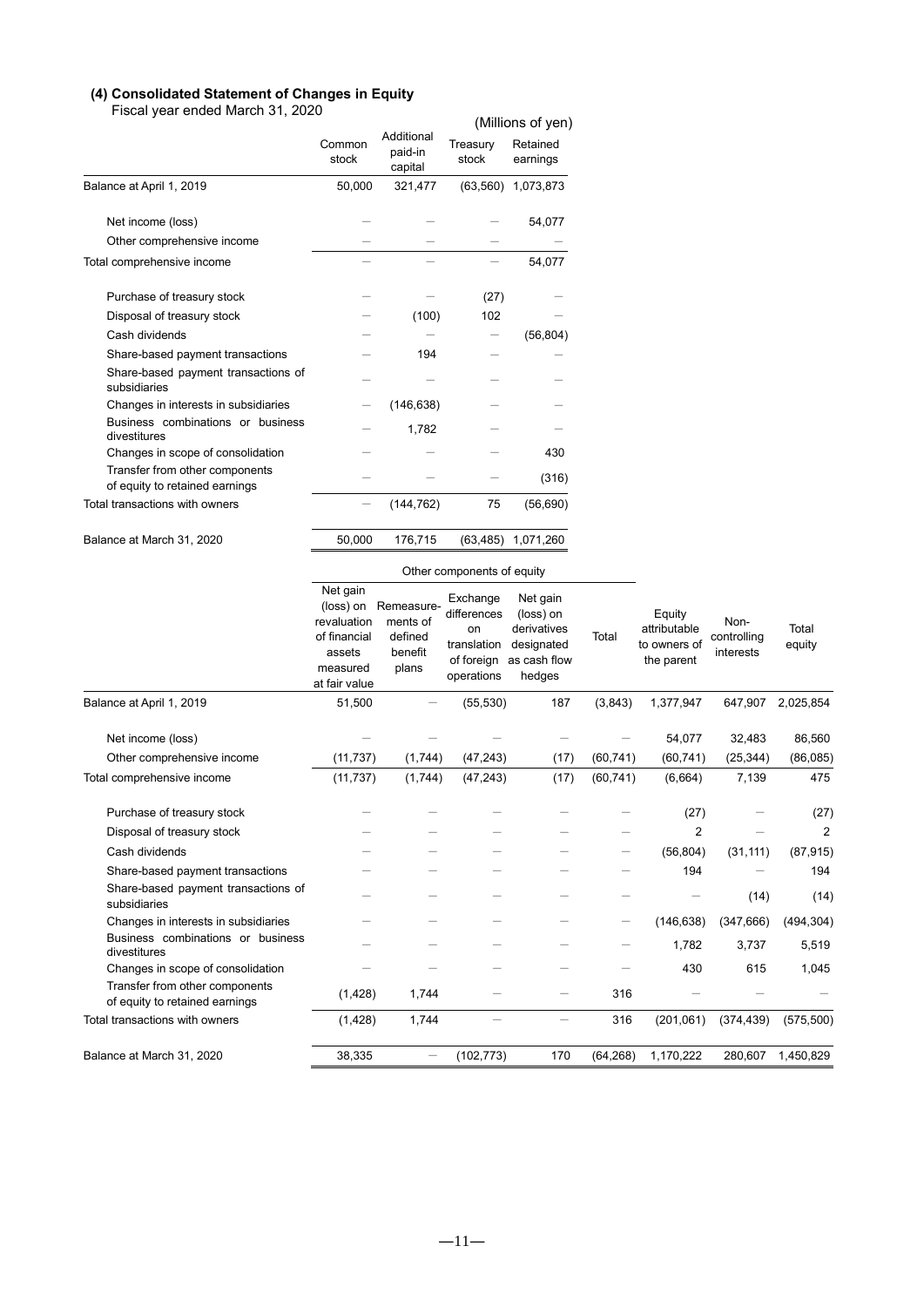## Fiscal year ended March 31, 2021

| $, \circ$ an $\circ$ n as ann ann $\circ$                                 |                 |                                  |                   | (Millions of yen)    |
|---------------------------------------------------------------------------|-----------------|----------------------------------|-------------------|----------------------|
|                                                                           | Common<br>stock | Additional<br>paid-in<br>capital | Treasury<br>stock | Retained<br>earnings |
| Balance at April 1, 2020                                                  | 50,000          | 176,715                          | (63, 485)         | 1,071,260            |
| Net income (loss)                                                         |                 |                                  |                   | (7, 557)             |
| Other comprehensive income                                                |                 |                                  |                   |                      |
| Total comprehensive income                                                |                 |                                  |                   | (7, 557)             |
| Purchase of treasury stock                                                |                 |                                  | (20)              |                      |
| Disposal of treasury stock                                                |                 | (198)                            | 261               |                      |
| Cash dividends                                                            |                 |                                  |                   | (34,091)             |
| Share-based payment transactions                                          |                 | (13)                             |                   |                      |
| Changes in interests in subsidiaries                                      |                 | 756                              |                   |                      |
| Business combinations or business<br>divestitures                         |                 | 2,456                            |                   |                      |
| Changes in scope of consolidation                                         |                 |                                  |                   | 51                   |
| Transfer from other components<br>of equity to retained earnings          |                 |                                  |                   | 30,406               |
| Transfer from other components<br>of equity to non-financial assets, etc. |                 |                                  |                   |                      |
| Total transactions with owners                                            |                 | 3,001                            | 241               | (3,634)              |
| Balance at March 31, 2021                                                 | 50,000          | 179,716                          | (63.244)          | 1,060,069            |

|                                                                           |                                                                                             |                                                       | Other components of equity                                               |                                                                              |           |                                                      |                                  |                   |
|---------------------------------------------------------------------------|---------------------------------------------------------------------------------------------|-------------------------------------------------------|--------------------------------------------------------------------------|------------------------------------------------------------------------------|-----------|------------------------------------------------------|----------------------------------|-------------------|
|                                                                           | Net gain<br>(loss) on<br>revaluation<br>of financial<br>assets<br>measured<br>at fair value | Remeasure-<br>ments of<br>defined<br>benefit<br>plans | Exchange<br>differences<br>on<br>translation<br>of foreign<br>operations | Net gain<br>(loss) on<br>derivatives<br>designated<br>as cash flow<br>hedges | Total     | Equity<br>attributable<br>to owners of<br>the parent | Non-<br>controlling<br>interests | Total<br>equity   |
| Balance at April 1, 2020                                                  | 38,335                                                                                      |                                                       | (102, 773)                                                               | 170                                                                          | (64, 268) | 1.170.222                                            | 280.607                          | 1,450,829         |
| Net income (loss)<br>Other comprehensive income                           | 22,523                                                                                      | 26,255                                                | 55,696                                                                   | 151                                                                          | 104,625   | (7, 557)<br>104,625                                  | 30,279<br>33,204                 | 22,722<br>137,829 |
| Total comprehensive income                                                | 22,523                                                                                      | 26,255                                                | 55,696                                                                   | 151                                                                          | 104,625   | 97,068                                               | 63,483                           | 160,551           |
| Purchase of treasury stock<br>Disposal of treasury stock                  |                                                                                             |                                                       |                                                                          |                                                                              |           | (20)<br>63                                           |                                  | (20)<br>63        |
| Cash dividends                                                            |                                                                                             |                                                       |                                                                          |                                                                              |           | (34,091)                                             | (11, 049)                        | (45, 140)         |
| Share-based payment transactions                                          |                                                                                             |                                                       |                                                                          |                                                                              |           | (13)                                                 |                                  | (13)              |
| Changes in interests in subsidiaries                                      |                                                                                             |                                                       |                                                                          |                                                                              |           | 756                                                  | 361                              | 1,117             |
| Business combinations or business<br>divestitures                         |                                                                                             |                                                       |                                                                          |                                                                              |           | 2,456                                                | 1,488                            | 3,944             |
| Changes in scope of consolidation                                         |                                                                                             |                                                       |                                                                          |                                                                              |           | 51                                                   | (81)                             | (30)              |
| Transfer from other components<br>of equity to retained earnings          | (4, 151)                                                                                    | (26, 255)                                             |                                                                          |                                                                              | (30, 406) |                                                      |                                  |                   |
| Transfer from other components<br>of equity to non-financial assets, etc. |                                                                                             |                                                       |                                                                          | (153)                                                                        | (153)     | (153)                                                |                                  | (153)             |
| Total transactions with owners                                            | (4, 151)                                                                                    | (26, 255)                                             |                                                                          | (153)                                                                        | (30, 559) | (30, 951)                                            | (9, 281)                         | (40, 232)         |
| Balance at March 31, 2021                                                 | 56,707                                                                                      |                                                       | (47, 077)                                                                | 168                                                                          | 9,798     | 1,236,339                                            | 334,809                          | 1,571,148         |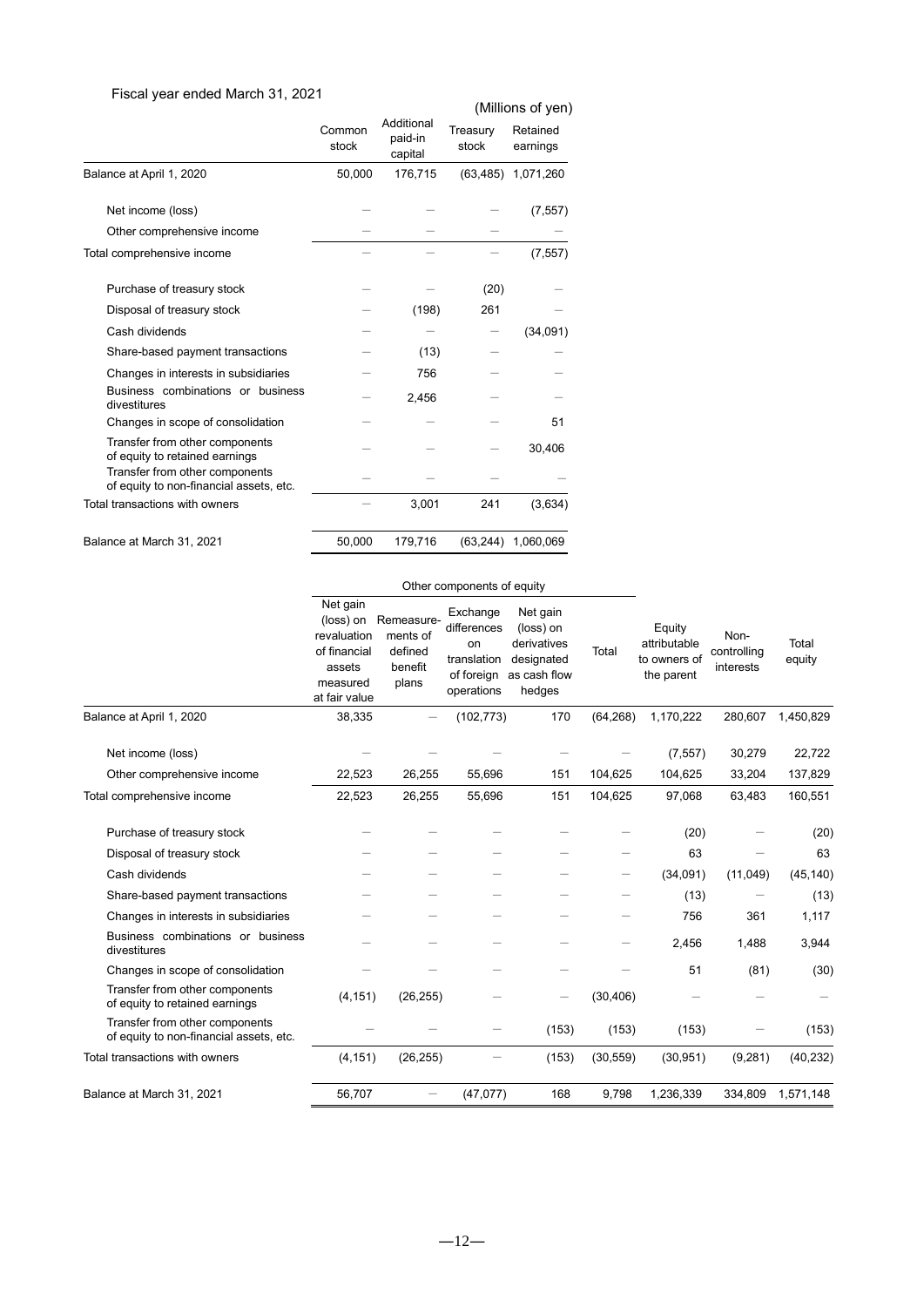## **(5) Consolidated Statement of Cash Flow**

Fiscal year ended March 31, 2020 and 2021

|                                                                          |                                     | (Millions of yen)                   |
|--------------------------------------------------------------------------|-------------------------------------|-------------------------------------|
|                                                                          | Fiscal year ended<br>March 31, 2020 | Fiscal year ended<br>March 31, 2021 |
| Cash flows from operating activities                                     |                                     |                                     |
| Income before taxes                                                      | 122,003                             | 32,908                              |
| Income before taxes from discontinued operations                         | 25,585                              |                                     |
| Depreciation and amortization                                            | 239,824                             | 243,793                             |
| Share of profit of associates and joint ventures                         | (13, 401)                           | (15, 640)                           |
| Gain on share exchanges                                                  | (23, 922)                           |                                     |
| Interest and dividend income                                             | (6,886)                             | (5, 547)                            |
| Interest expense                                                         | 24,515                              | 21,404                              |
| (Increase) decrease in trade receivables                                 | 122,281                             | (237)                               |
| (Increase) decrease in inventories                                       | 7,139                               | 44,629                              |
| Increase (decrease) in trade payables                                    | (79, 540)                           | (27, 240)                           |
| Increase (decrease) in retirement benefit assets and<br>liabilities, net | (719)                               | 446                                 |
| Others                                                                   | 90,188                              | 207,283                             |
| Subtotal                                                                 | 507,067                             | 501,799                             |
| Interest received                                                        | 3,040                               | 1,391                               |
| Dividends received                                                       | 25,310                              | 19,019                              |
| Interest paid                                                            | (21, 847)                           | (19, 891)                           |
| Income tax (paid) received, net                                          | (61, 567)                           | (35, 185)                           |
| Net cash provided by (used in) operating activities                      | 452,003                             | 467,133                             |
| Cash flows from investing activities                                     |                                     |                                     |
| Purchase of property, plant and equipment                                | (223, 478)                          | (246, 410)                          |
| Proceeds from sales of property, plant and equipment                     | 14,995                              | 15,843                              |
| Purchase of intangible assets                                            | (12,601)                            | (10,606)                            |
| Purchase of other financial assets                                       | (348, 240)                          | (3, 106)                            |
| Proceeds from sales/redemption of other financial assets                 | 453,694                             | 76,982                              |
| Net cash outflow on acquisition of subsidiaries                          | (5,490)                             | (28, 677)                           |
| Proceeds from sales of investments in subsidiaries                       | 2,836                               | 3,020                               |
| Payments for transfer of business                                        | (3,000)                             | (983)                               |
| Net (Increase) decrease of time deposits                                 | 25,236                              | 5,708                               |
| Others                                                                   | 8,485                               | (28, 781)                           |
| Net cash provided by (used in) investing activities                      | (87, 563)                           | (217, 010)                          |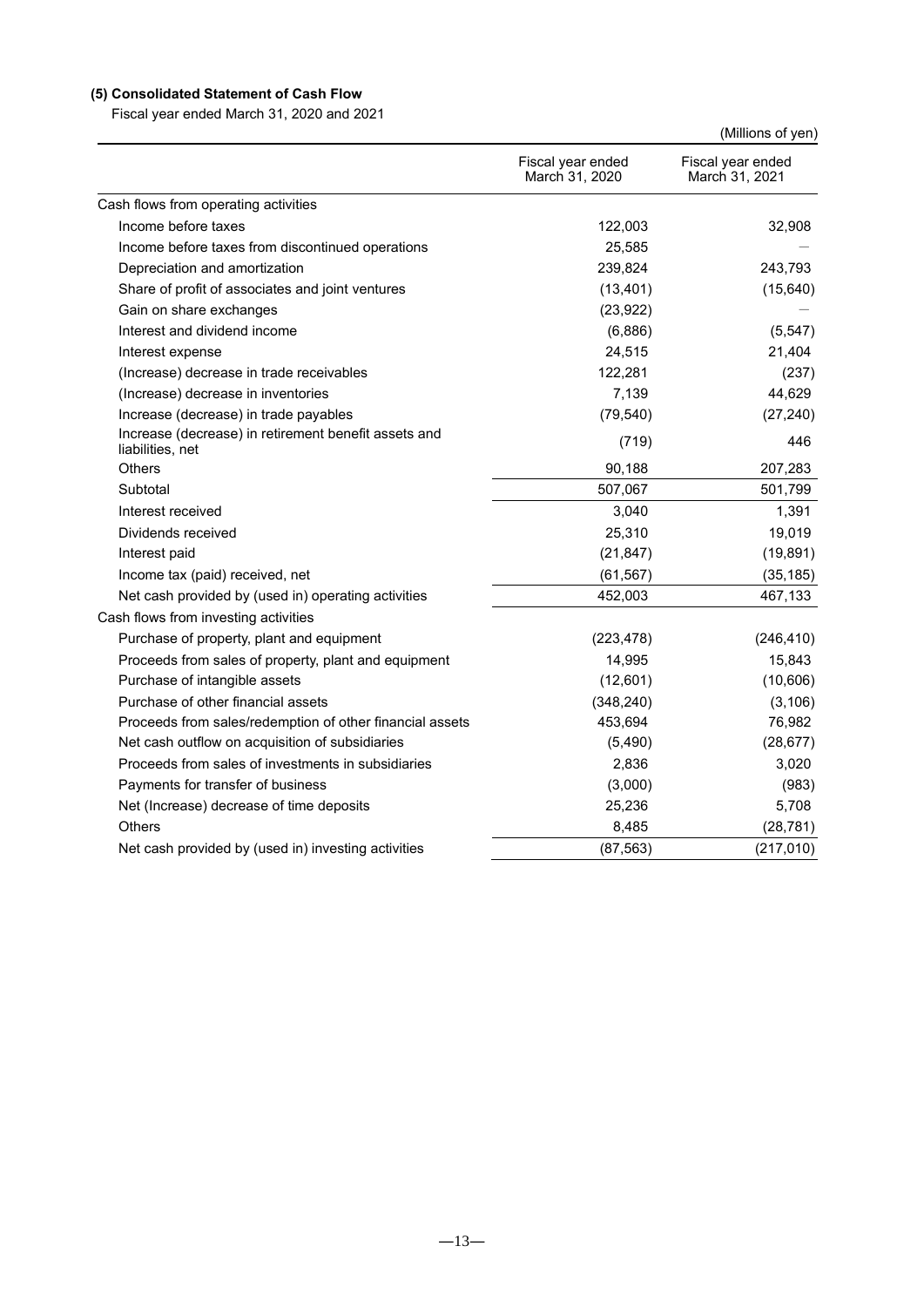|                                                                                                         |                                     | (Millions of yen)                   |
|---------------------------------------------------------------------------------------------------------|-------------------------------------|-------------------------------------|
|                                                                                                         | Fiscal year ended<br>March 31, 2020 | Fiscal year ended<br>March 31, 2021 |
| Cash flows from financing activities                                                                    |                                     |                                     |
| Net increase (decrease) in short-term borrowings                                                        | (330,088)                           | (115, 453)                          |
| Net increase (decrease) in commercial papers                                                            | 2,000                               | (3,000)                             |
| Proceeds from long-term borrowings                                                                      | 490,580                             | 301,531                             |
| Repayment of long-term borrowings                                                                       | (183, 865)                          | (171, 789)                          |
| Proceeds from issuance of bonds                                                                         | 149,185                             | 69,640                              |
| Redemption of bonds                                                                                     | (60,000)                            | (55,000)                            |
| Repayment of lease liabilities                                                                          | (30, 555)                           | (30, 349)                           |
| Net (increase) decrease in treasury stock                                                               | (25)                                | (19)                                |
| Dividends paid to owners of the parent                                                                  | (56, 804)                           | (34,091)                            |
| Dividends paid to non-controlling interests                                                             | (31,070)                            | (11,007)                            |
| Proceeds from stock issuance to<br>non-controlling interests                                            | 3                                   | 4,404                               |
| Payments for acquisition of subsidiaries' interests<br>from non-controlling interests                   | (399, 834)                          | (98, 779)                           |
| Others                                                                                                  | (50)                                | 1,139                               |
| Net cash provided by (used in) financing activities                                                     | (450, 523)                          | (142, 773)                          |
| Effect of exchange rate changes on cash and<br>cash equivalents                                         | (10, 184)                           | 13,094                              |
| Net increase (decrease) in cash and<br>cash equivalents                                                 | (96, 267)                           | 120,444                             |
| Cash and cash equivalents at the beginning of<br>the period                                             | 321,541                             | 228,211                             |
| Net increase (decrease) in cash and cash equivalents<br>resulting from transfer to assets held for sale | 2,103                               | 49                                  |
| Net increase (decrease) in cash and cash equivalents<br>resulting from change in scope of consolidation | 834                                 | 854                                 |
| Increase in cash and cash equivalents<br>resulting from merger                                          |                                     | 19                                  |
| Cash and cash equivalents at the end of the period                                                      | 228,211                             | 349,577                             |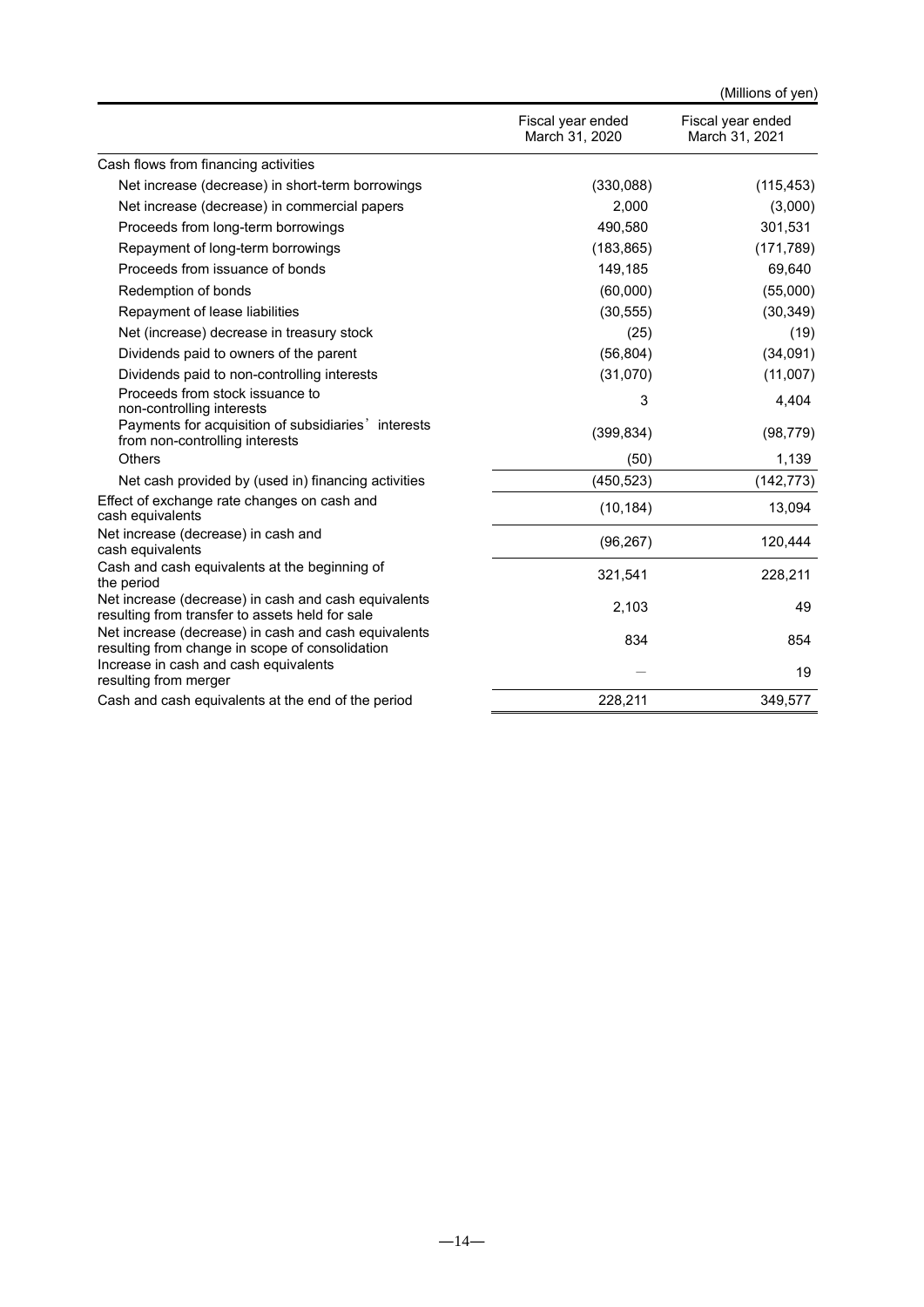# **(6) Notes to Consolidated Financial Statements**

## **(Segment Information)**

The Group evaluates results based on segment profits.

Year ended March 31, 2020

|                                                                            | <b>REPORTING SEGMENT</b> |           |                     |                |           | Others   |           | Adjustment               |              |
|----------------------------------------------------------------------------|--------------------------|-----------|---------------------|----------------|-----------|----------|-----------|--------------------------|--------------|
|                                                                            | Performance<br>Products  | Chemicals | Industrial<br>Gases | Health<br>Care | Total     | (Note 1) | Subtotal  | (Note 2)                 | Consolidated |
| Revenue                                                                    |                          |           |                     |                |           |          |           |                          |              |
| <b>External revenue</b>                                                    | 1,118,070                | 1,043,413 | 843,340             | 393,128        | 3,397,951 | 182,559  | 3,580,510 | -                        | 3,580,510    |
| Inter-segment revenue                                                      | 63,489                   | 48,087    | 6,900               | 603            | 119,079   | 183,150  | 302,229   | (302, 229)               |              |
| Total                                                                      | 1,181,559                | 1,091,500 | 850,240             | 393,731        | 3,517,030 | 365,709  | 3,882,739 | (302, 229)               | 3,580,510    |
| Segment profit (loss)<br>Core operating income<br>(Note 3)                 | 61,322                   | 29,788    | 87,973              | 16,475         | 195,558   | 12,305   | 207.863   | (13,043)                 | 194,820      |
| Segment assets                                                             | 1,235,365                | 1,115,777 | 1,825,927           | 1,076,474      | 5,253,543 | 916,256  | 6,169,799 | (1,037,650)              | 5,132,149    |
| Other items                                                                |                          |           |                     |                |           |          |           |                          |              |
| Depreciation and<br>amortization                                           | 60,262                   | 64,794    | 86,164              | 16,947         | 228,167   | 6,259    | 234,426   | 4,186                    | 238,612      |
| Share of profit of<br>investments accounted for<br>using the equity method | 4,744                    | 4,953     | 3,569               | 8              | 13,274    | 158      | 13,432    |                          | 13,432       |
| Investments accounted<br>for using the equity<br>method                    | 59,545                   | 60,747    | 31,949              | 16,145         | 168,386   | 1,572    | 169,958   | $\overline{\phantom{0}}$ | 169,958      |
| Capital expenditures                                                       | 77,918                   | 57,582    | 74,748              | 22,682         | 232,930   | 3,130    | 236,060   | 4,330                    | 240,390      |

(Millions of yen)

Notes:

1.The Others category consists of businesses not included in reporting segments and mainly includes engineering, transportation, and warehousing operations.

2.The segment profit (loss) adjustment includes corporate costs of ¥ (13,060) million not allocated to reporting segments and inter-segment eliminations of ¥17 million. Corporate costs include expenditures on basic testing, research, and other activities not allocated to reporting segments.

The segment assets adjustment includes corporate assets of ¥88,349 million not allocated to reporting segments and inter-segment eliminations of ¥ (1,125,999) million. Corporate assets include financial assets not allocated to reporting segments. Inter-segment elimination transactions mainly comprise cash management system-based loan eliminations.

3.Segment profit (loss) is Operating profit in accordance with IFRS after excluding earnings from non-recurring factors, such as losses from business withdrawals and downsizings, representing core operating income.

4.In the year ended March 31, 2020, the Company classified the businesses of LSI Medience Corporation, its subsidiaries and affiliate as discontinued operations. Segment information for the year ended March 31, 2020 includes revenues and other operating results from continuing operations, excluding those of discontinued operations.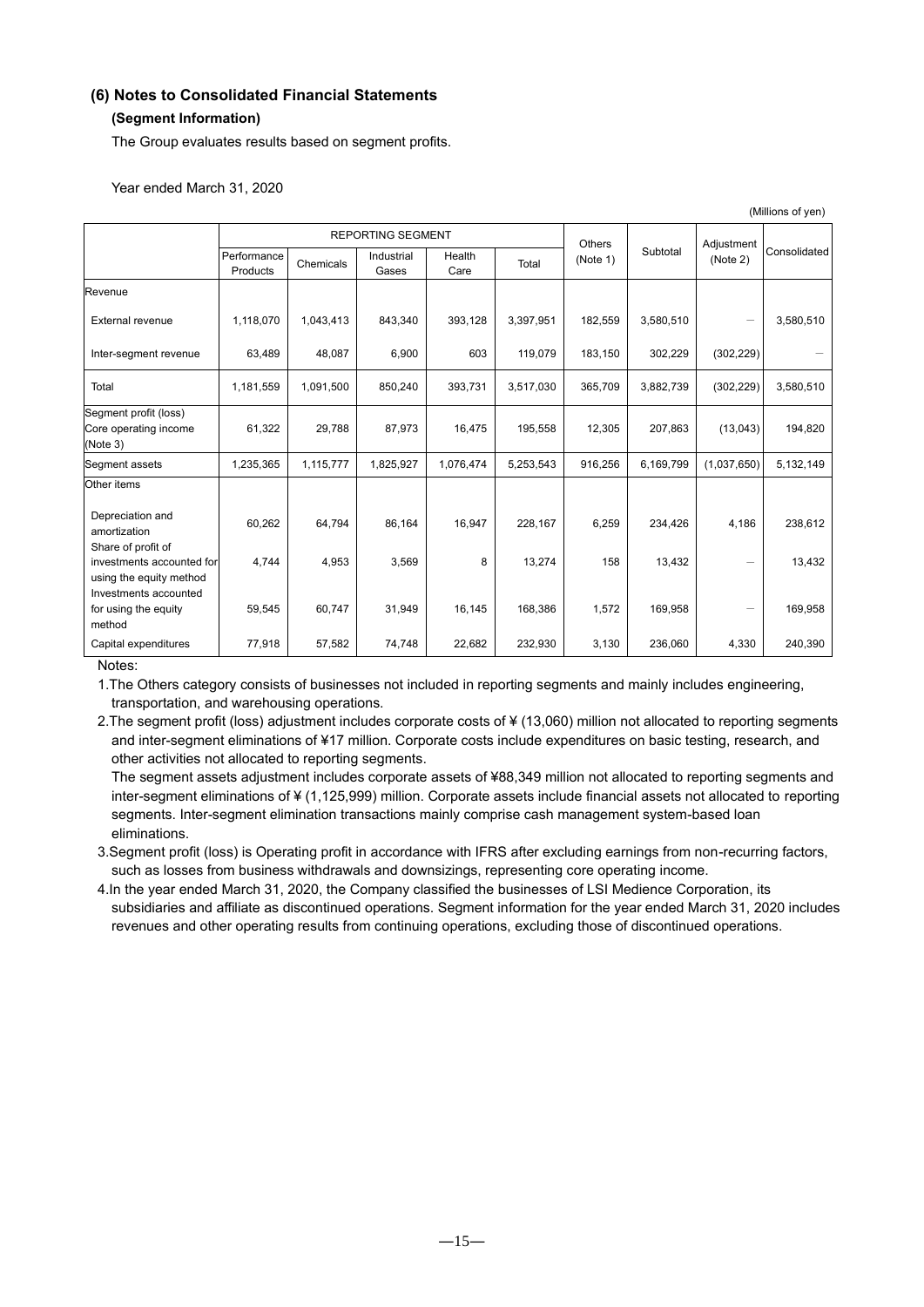#### Year ended March 31, 2021

(Millions of yen)

|                                                            | <b>REPORTING SEGMENT</b> |           |                     |                |           | <b>Others</b> |           | Adjustment    |              |
|------------------------------------------------------------|--------------------------|-----------|---------------------|----------------|-----------|---------------|-----------|---------------|--------------|
|                                                            | Performance<br>Products  | Chemicals | Industrial<br>Gases | Health<br>Care | Total     | (Note 1)      | Subtotal  | (Note 2)      | Consolidated |
| Revenue                                                    |                          |           |                     |                |           |               |           |               |              |
| <b>External revenue</b>                                    | 1,033,962                | 858,180   | 811,756             | 390,569        | 3,094,467 | 163,068       | 3,257,535 |               | 3,257,535    |
| Inter-segment revenue                                      | 57,980                   | 47,786    | 6,482               | 501            | 112,749   | 190,323       | 303,072   | (303,072)     |              |
| Total                                                      | 1,091,942                | 905,966   | 818,238             | 391,070        | 3,207,216 | 353,391       | 3,560,607 | (303,072)     | 3,257,535    |
| Segment profit (loss)<br>Core operating income<br>(Note 3) | 61,320                   | 14,180    | 85,066              | 17,911         | 178,477   | 11,904        | 190,381   | (15,671)      | 174,710      |
| Segment assets                                             | 1,316,272                | 1,091,218 | 1,909,229           | 1,093,716      | 5,410,435 | 1,038,888     | 6,449,323 | (1, 162, 095) | 5,287,228    |
| Other items                                                |                          |           |                     |                |           |               |           |               |              |
| Depreciation and<br>amortization<br>Share of profit of     | 64,013                   | 64,077    | 88,720              | 16,417         | 233,227   | 6,841         | 240,068   | 3,725         | 243,793      |
| investments accounted for<br>using the equity method       | 6,596                    | 3,235     | 2,843               | 135            | 12,809    | 72            | 12,881    |               | 12,881       |
| Investments accounted<br>for using the equity<br>method    | 51,691                   | 60,225    | 32,179              | 16,314         | 160,409   | 1,633         | 162,042   |               | 162,042      |
| Capital expenditures                                       | 89,771                   | 73,301    | 69,607              | 20,942         | 253,621   | 4,896         | 258,517   | 5,198         | 263,715      |

Notes:

1.The Others category consists of businesses not included in reporting segments and mainly includes engineering, transportation, and warehousing operations.

2.The segment profit (loss) adjustment includes corporate costs of ¥ (14,627) million not allocated to reporting segments and inter-segment eliminations of ¥ (1,044) million. Corporate costs include expenditures on basic testing, research, and other activities not allocated to reporting segments.

The segment assets adjustment includes corporate assets of ¥105,177 million not allocated to reporting segments and inter-segment eliminations of ¥ (1,267,272) million. Corporate assets include financial assets not allocated to reporting segments. Inter-segment elimination transactions mainly comprise cash management system-based loan eliminations.

3.Segment profit (loss) is Operating profit in accordance with IFRS after excluding earnings from non-recurring factors, such as losses from business withdrawals and downsizings, representing core operating income.

4.From the first quarter of the year ended March 31, 2021, the Company reclassified segments for some businesses and consolidated subsidiaries. The Company used new classifications to present segment information for the previous year.

5.From the second quarter of the year ended March 31, 2021, the Company reclassified segments for Qualicaps Co., Ltd., and its consolidated subsidiaries from Health Care Segment to Performance Products Segment. The Company used new classifications to present segment information for the previous year.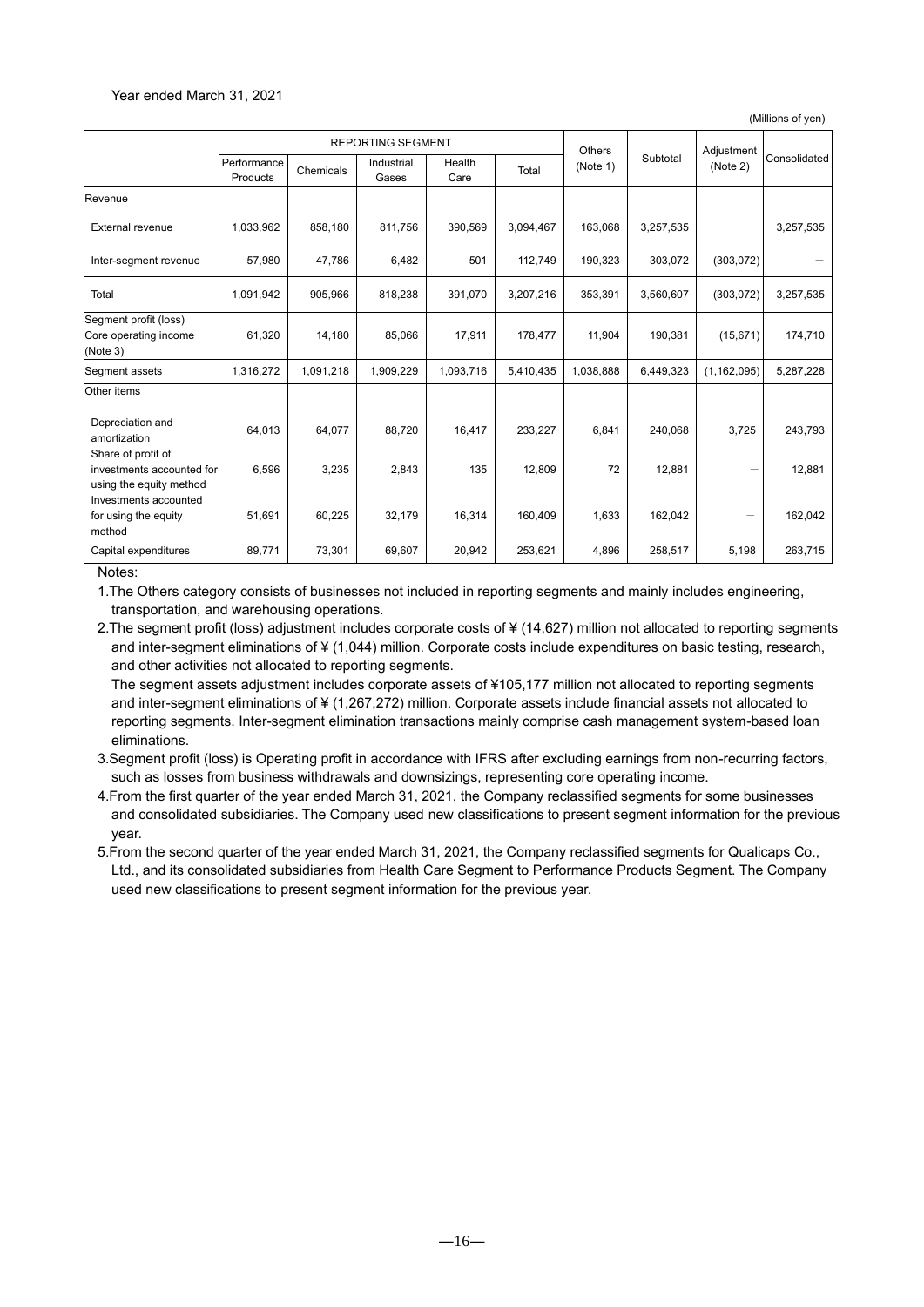Adjustments to income before tax from segment operating results are as follows:

|                                                           |                                        | (Millions of yen)                      |
|-----------------------------------------------------------|----------------------------------------|----------------------------------------|
|                                                           | Fiscal year<br>ended March 31,<br>2020 | Fiscal year<br>ended March 31,<br>2021 |
| Segment profit                                            | 194,820                                | 174,710                                |
| Gain on sales of property, plant and<br>equipment         | 7,902                                  | 8,644                                  |
| Gain on arbitration award                                 |                                        | 4,099                                  |
| Share of profit of associates and joint<br>ventures       |                                        | 2,759                                  |
| Gain on business transfer                                 |                                        | 1,428                                  |
| Gain on step acquisitions                                 |                                        | 1,295                                  |
| Gain on sales of shares of subsidiaries<br>and associates | 523                                    | 1,157                                  |
| Reversal of impairment loss                               | 1,720                                  |                                        |
| Impairment loss (Note)                                    | (43, 916)                              | (118, 291)                             |
| Loss on liquidation of subsidiaries and<br>affiliates     |                                        | (7, 379)                               |
| Loss on sales and disposal of fixed<br>assets             | (9,900)                                | (6, 218)                               |
| Special retirement expense                                | (2,008)                                | (5, 473)                               |
| Provision for loss on plant closure                       |                                        | (3,318)                                |
| Cancellation penalty                                      |                                        | (1,934)                                |
| Loss on sales of subsidiaries and<br>associates           | (1,512)                                | (554)                                  |
| Others                                                    | (3,344)                                | (3, 407)                               |
| Operating income                                          | 144,285                                | 47,518                                 |
| Financial income                                          | 7,206                                  | 8,252                                  |
| <b>Financial expenses</b>                                 | (29, 488)                              | (22, 862)                              |
| Income before taxes                                       | 122,003                                | 32,908                                 |

#### Notes:

The main assets for which impairment losses were recognized for year ended March 31, 2021 are as follows:

1. Technology-related intangible assets of NeuroDerm Ltd. which Mitsubishi Tanabe Pharma Corporation acquired The Company posted an ¥84,534 million impairment loss on technology-related intangible assets (in-process research and development expenses) relating to development at NeuroDerm Ltd., of a treatment for Parkinson' s disease, as the recoverable amount (¥43,272) million was less than the book value. This loss stemmed from a review of plans based on market research in view of expectations that this consolidated subsidiary's profitability would deteriorate in line with changes in the business climate.

2. MMA monomer and MAA production facilities in Texas

The Company posted an ¥19,396 million impairment loss on the facility as it was unlikely that investments would be recoverable. This loss stemmed from a decision to end MMA monomer and MAA production at the Beaumont site of Lucite International, Inc., in Texas and close that facility. The Company made this move to boost competitiveness and optimize its supply chain in keeping with demand and supply trends for raw materials. As well as posting an impairment loss, the Company booked ¥901 million in special retirement expenses and a ¥3,318 million provision for loss on plant closure.